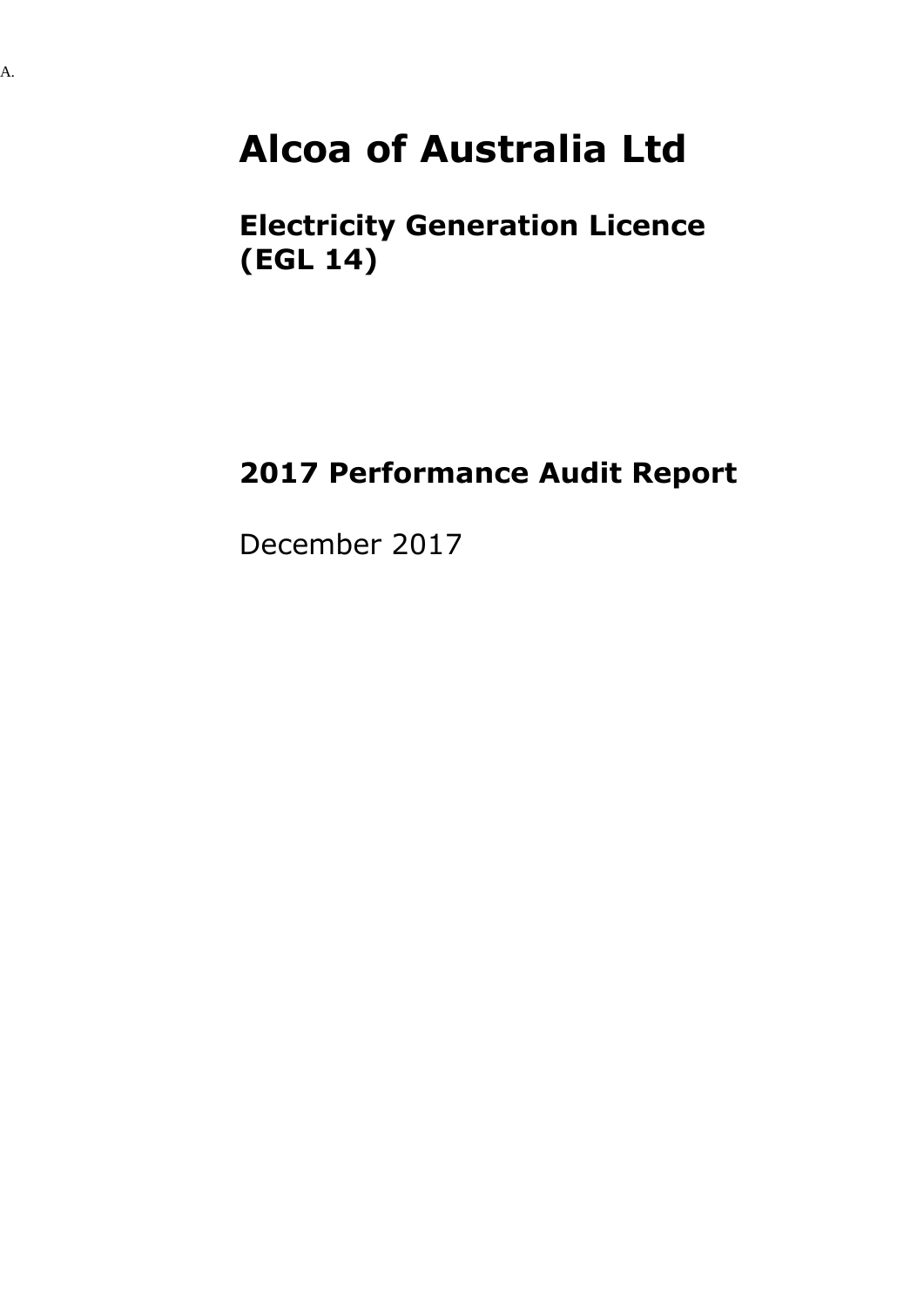# **Deloitte.**

Deloitte Risk Advisory Pty Ltd ACN 611 748 184 Brookfield Place, Tower 2 123 St Georges Terrace Perth, WA, 6000 Australia

> Phone: +61 8 9365 7000 www.deloitte.com.au

Mr Richard Le Tessier Principal Mechanical Engineer - WA Powerhouse Operations Alcoa of Australia Ltd 181-205 Davy Street BOORAGOON WA 6953

15 December 2017

Dear Richard

#### **Alcoa of Australia Ltd Electricity Generation Licence (EGL14) – 2017 Performance Audit**

We have completed the Electricity Generation Licence Performance audit for Alcoa of Australia Ltd for the period 1 July 2013 to 30 June 2017 and are pleased to submit our report to you.

I confirm that this report is an accurate presentation of the findings and conclusions from our audit procedures.

If you have any questions or wish to discuss anything raised in the report, please contact Andrew Baldwin on 9365 7236 or myself on 9365 7024.

Yours sincerely

#### **Richard Thomas**

Partner Deloitte Risk Advisory Pty Ltd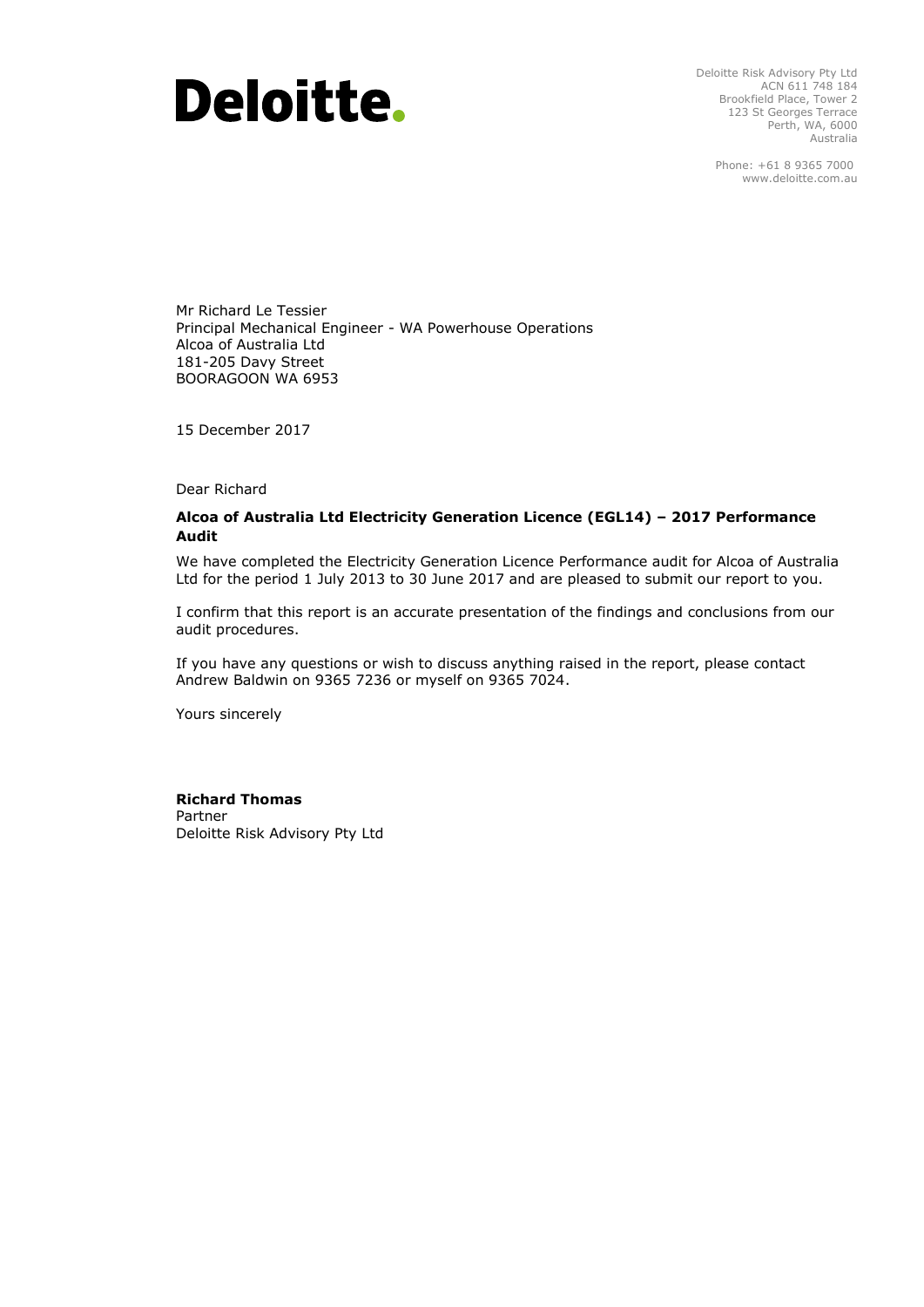## Contents

| Independent Auditor's report                                    |     |
|-----------------------------------------------------------------|-----|
| Executive summary                                               | 5   |
| Summary of ratings                                              | 9   |
| Detailed findings, recommendations and action plans             | 11  |
| Follow-up of previous audit non compliances and recommendations | 21  |
| Appendix A - Audit plan                                         | 23. |
| Appendix B - References                                         | 24  |
|                                                                 |     |

Deloitte refers to one or more of Deloitte Touche Tohmatsu Limited, a UK private company limited by guarantee, and its network of member firms, each of which is a legally separate and independent entity (and in Australia this is the partnership of Deloitte Touche Tohmatsu).

The entity named herein is a legally separate and independent entity. In providing this document, the author only acts in the named capacity and does not act in any other capacity. Nothing in this document, nor any related attachments or communications or services, have any capacity to bind any other entity under the 'Deloitte' network of member firms (including those operating in Australia).

Liability limited by a scheme approved under Professional Standards Legislation.

© 2017 Deloitte Risk Advisory Pty Ltd.

Member of Deloitte Touche Tohmatsu Limited.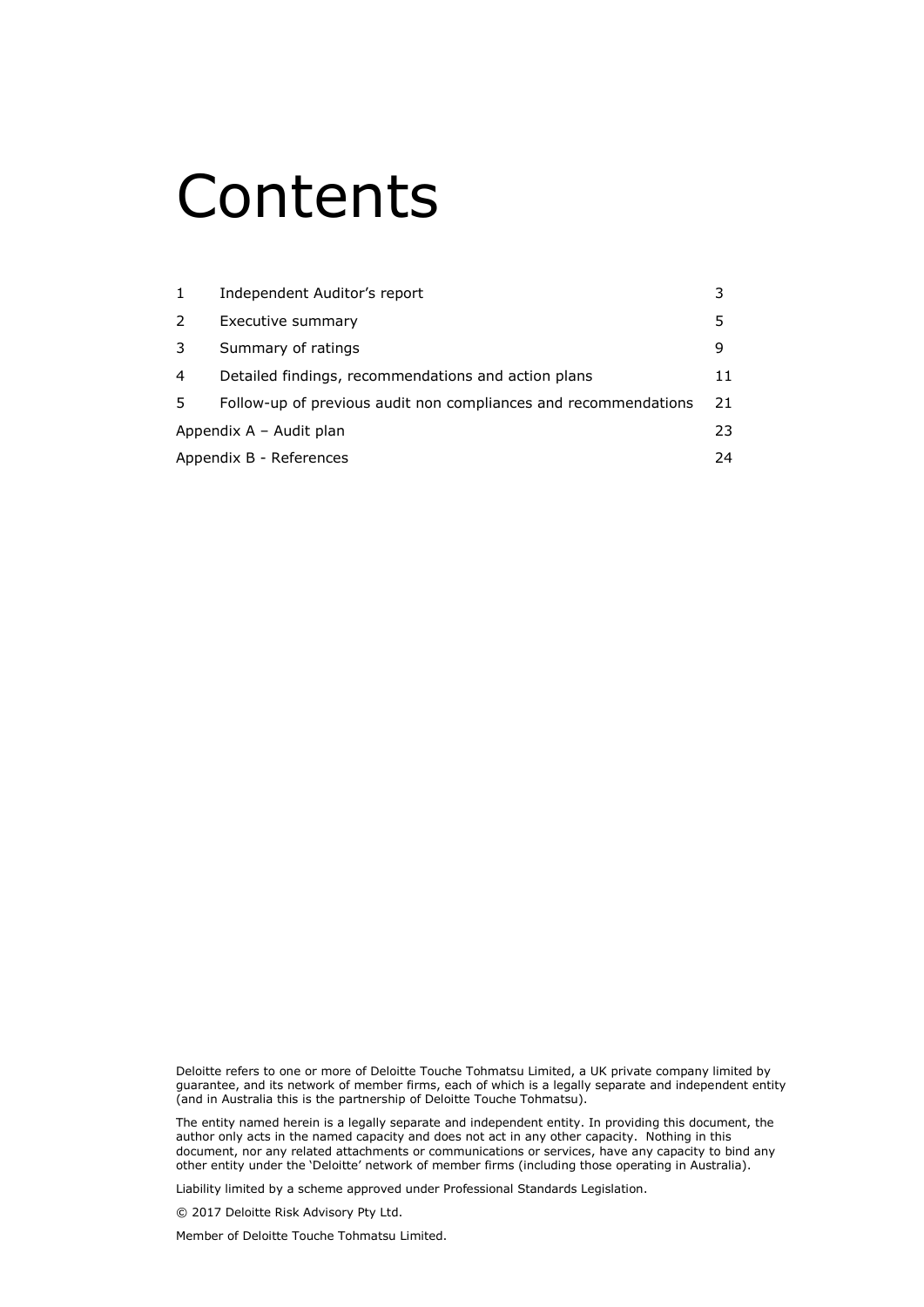# 1 Independent Auditor's report

With the approval of the Economic Regulation Authority (**ERA**), Alcoa of Australia Ltd (**Alcoa**) engaged Deloitte Risk Advisory Pty Ltd (**Deloitte**) to conduct a performance audit of Alcoa's compliance with the conditions of its Electricity Generation Licence No.14 (EGL14) (the **Licence**), for the period 1 July 2013 to 30 June 2017 (the **audit period**).

Deloitte conducted the performance audit as a reasonable assurance engagement and in accordance with the specific requirements of the Licence and the April 2014 issue of the *Audit and Review Guidelines: Electricity and Gas Licences* issued by the ERA (**Audit Guidelines**)

**Alcoa's responsibility for compliance with the conditions of the Licence**

Alcoa is responsible for:

- Ensuring that it has complied in all material respects with the requirements of the Licence
- Establishing and maintaining an effective system of internal control over its systems designed to achieve its compliance with the Licence requirements
- Implementing processes for assessing its compliance requirements and for reporting its level of compliance to the ERA
- Implementing corrective actions for instances of non-compliance (if any).

#### **Deloitte's responsibility**

Our responsibility is to express a conclusion in respect of Alcoa's compliance with the conditions of the Licence based on our procedures. The reasonable assurance engagement has been conducted in accordance with the Audit Guidelines and the Australian Standard on Assurance Engagements (**ASAE**) 3100 *Compliance Engagements* issued by the Australian Auditing and Assurance Standards Board, to state whether, in our opinion, based on the procedures performed, Alcoa has complied, in all material respects, with its Licence conditions as outlined in the approved Audit Plan (dated October 2017) for the audit period.

ASAE 3100 also requires us to comply with the relevant ethical requirements of the Australian professional accounting bodies.

Our procedures consisted primarily of:

- Utilising the Audit Guidelines and the October 2016 Electricity Compliance Reporting Manual (the **Reporting Manual**) as a guide for development of a risk assessment and document review to assess controls
- Development of an Audit Plan for approval by the ERA and an associated work program, set out in Appendix A
- Interviews with and representations from relevant Alcoa staff to gain an understanding of process controls
- Review of documents and walkthrough of processes and controls to assess the overall compliance and effectiveness in accordance with Licence obligations
- Sample testing where relevant for obligations rated as an audit priority 3 and above in the approved Audit Plan.

#### **Limitations of use**

This report is intended solely for the information and internal use of Alcoa, and is not intended to be and should not be used by any other person or entity. No other person or entity is entitled to rely, in any manner or for any purpose, on this report.

We understand that a copy of this report will be provided to the ERA for the purpose of reporting on the performance audit for the Licence. We agree that a copy of this report may be provided to the ERA in connection with this purpose, but only on the basis that we accept no duty, liability or responsibility to the ERA in relation to the report. We accept no duty, liability or responsibility to any party, other than Alcoa in connection with the report or this engagement.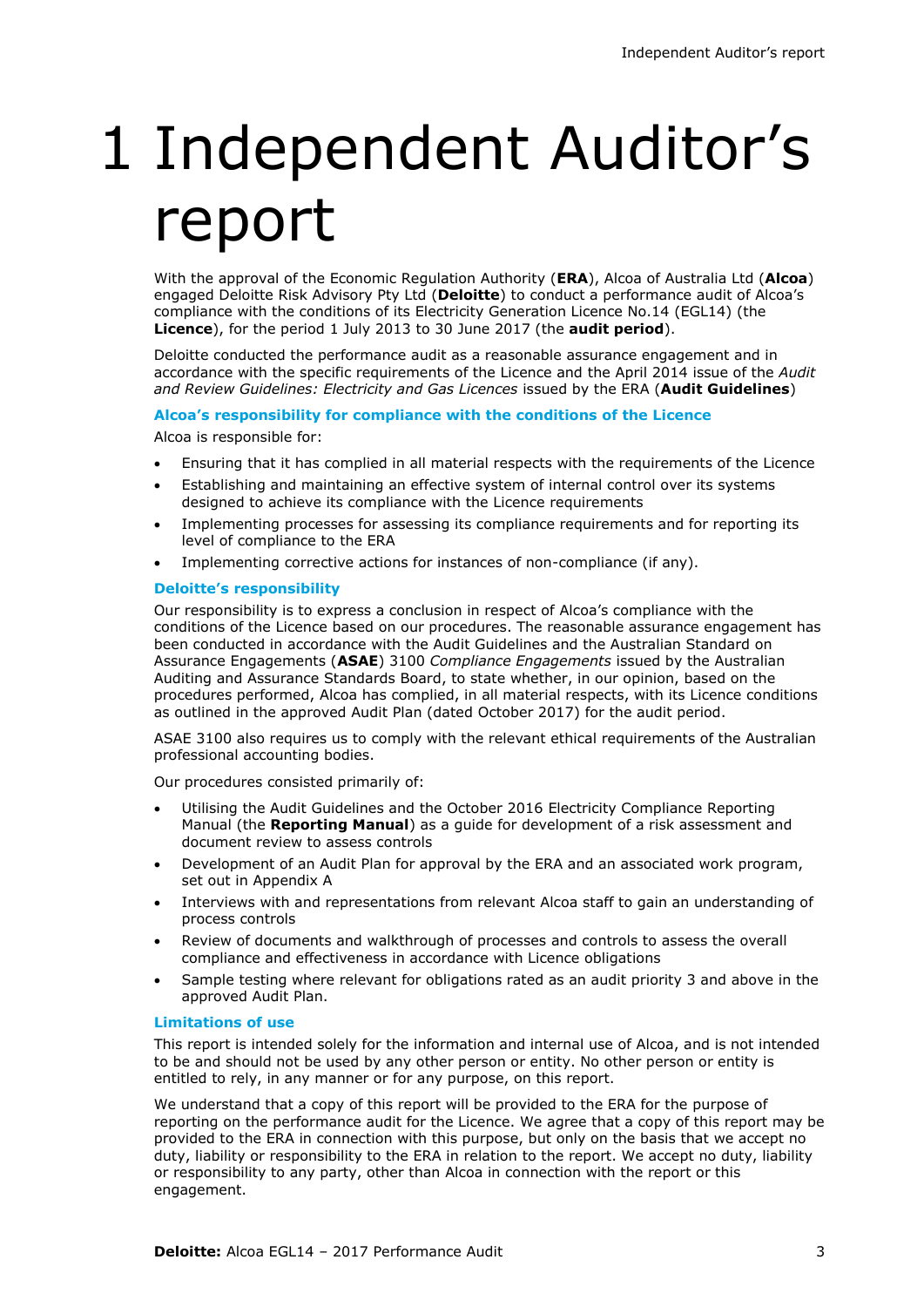#### **Inherent limitations**

Our engagement provides reasonable assurance as defined in ASAE 3100. Reasonable assurance means a high but not absolute level of assurance. Absolute assurance is very rarely attainable due to factors such as the:

- Use of selective testing and testing as at a point of time
- Inherent limitations of internal controls
- Fact that much of the evidence available to us is persuasive rather than conclusive
- Use of judgement in gathering and evaluating evidence and forming conclusions based on that evidence.

Because of the inherent limitations of any compliance procedure, it is possible that fraud, error or non-compliance may occur and not be detected. A reasonable assurance engagement is not designed to detect all instances of non-compliance, as the engagement is not performed continuously throughout the period and the procedures performed in respect of compliance are undertaken on a test basis.

The conclusion expressed in this report has been formed on the above basis. Any projection of the evaluation of the level of compliance to future periods is subject to the risk that the systems may become inadequate because of changes in conditions, or that the degree of compliance with management procedures may deteriorate.

#### **Independence**

We have complied with the independence and other relevant ethical requirements relating to assurance engagements, which are founded on fundamental principles of integrity, objectivity, professional competence and due care, confidentiality and professional behaviour.

The firm applies Auditing Standard ASQC 1 Quality Control for Firms that Perform Audits and Reviews of Financial Reports and Other Financial Information, Other Assurance Engagements and Related Services Engagements, and accordingly maintains a comprehensive system of quality control including documented policies and procedures regarding compliance with ethical requirements, professional standards and applicable legal and regulatory requirements.

#### **Conclusion**

In our opinion, based on the procedures performed, except for the effect of the issue set out in the Basis for modified conclusion section below, Alcoa has complied, in all material respects, with the conditions of the Licence as outlined in the approved Audit Plan (dated October 2017) for the period 1 July 2013 to 30 June 2017.

#### **Basis for modified conclusion**

The following Licence condition was assessed as non-compliant (rating 2). Alcoa had identified and disclosed this matter in its relevant Annual Compliance report to the ERA:

|     | <b>Reporting Manual number and Licence condition</b>                                                                                                                                                                                                                | Issue                                                                                                                                                                                                      |
|-----|---------------------------------------------------------------------------------------------------------------------------------------------------------------------------------------------------------------------------------------------------------------------|------------------------------------------------------------------------------------------------------------------------------------------------------------------------------------------------------------|
| 454 | A Code participant must notify any affected<br>network operator of any change to the<br>contact details it notified to the network<br>operator under subclause 7.2(4) at least 3<br>business days before the change takes<br>effect.<br>Metering Code clause 7.2(5) | In one instance during the audit period,<br>Alcoa was unable to demonstrate that it<br>notified Western Power of changes to its<br>contact details within the three days<br>before the change took effect. |

DELOITTE RISK ADVISORY PTY LTD

**Richard Thomas** Partner Perth, 15 December 2017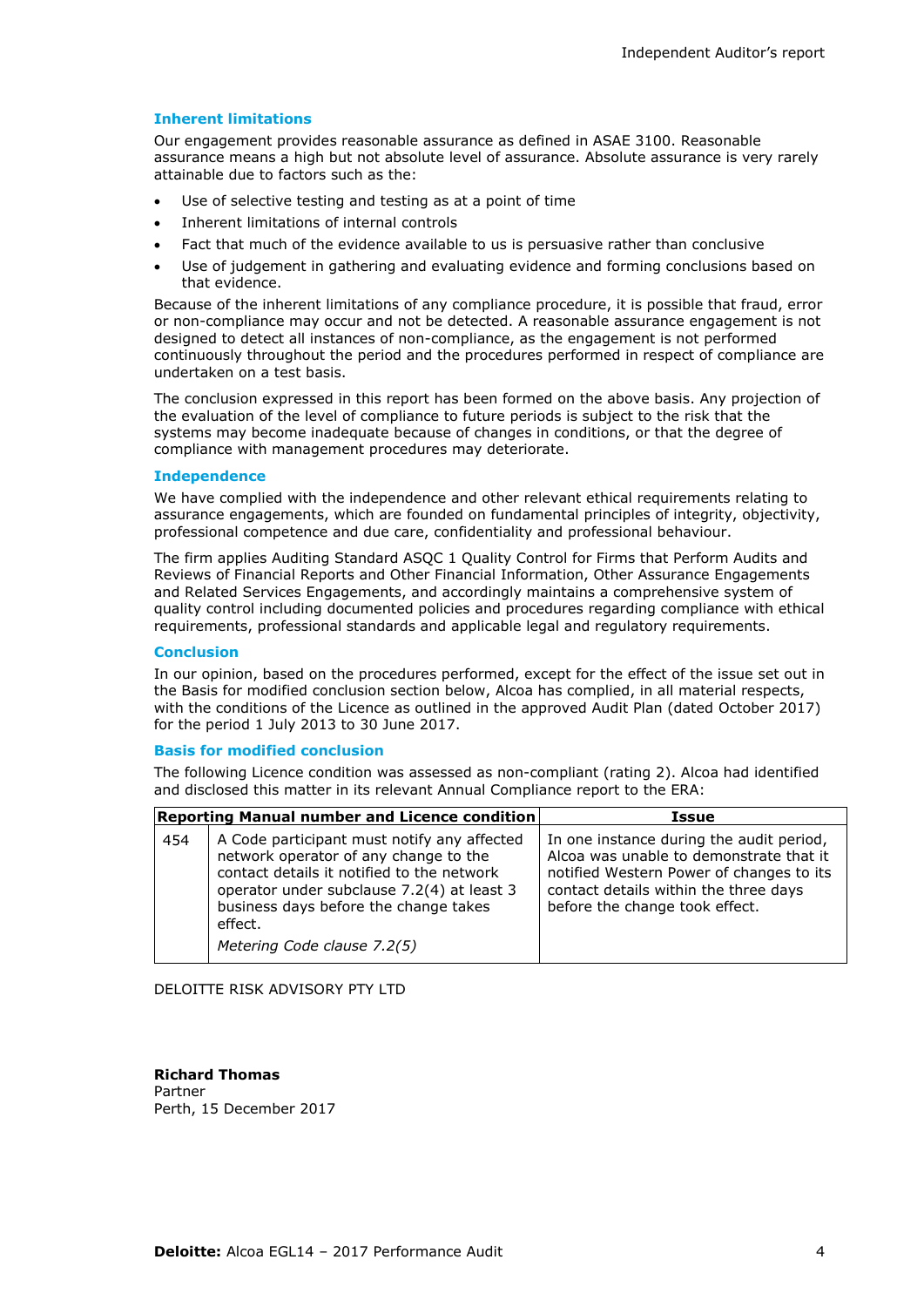# 2 Executive summary

#### **2.1 Introduction and background**

The Economic Regulation Authority (the **ERA**) has under the provisions of the Electricity Industry Act 2004 (**Electricity Act**), issued to Alcoa of Australia Ltd (**Alcoa**) the Electricity Generation Licence No.14 (EGL14) (the **Licence**).

Section 13 of the Act requires Alcoa to provide to the ERA a performance audit (the **audit**) conducted by an independent expert acceptable to the ERA not less than once in every 24 month period (or any longer period that the ERA allows). The ERA set the period to be covered by the audit as 1 July 2013 to 30 June 2017 (**audit period**). At the request of Alcoa, Deloitte Risk Advisory Pty Ltd (**Deloitte**) has undertaken a reasonable assurance audit of Alcoa's compliance with its Licence obligations.

The Licence relates to Alcoa's operation of generating works at its Kwinana, Pinjarra and Wagerup facilities. These works are managed by Alcoa's WA powerhouse operations within the WA Operations (**WAO**) business unit. When the licence was first granted to Alcoa, it was anticipated Alcoa's net inflow and outflow would net to nil. Alcoa is now a net importer of electricity owing to increased consumption, predominately related to refinery and mining activity at its Pinjarra facility.

The audit has been conducted in accordance with the April 2014 issue of the Audit and Review Guidelines: Electricity and Gas Licences (the **Guidelines**).

#### **2.2 Observations**

The audit considered Alcoa's internal control procedures, structure and environment, its compliance culture and its information systems specifically relevant to those licence obligations subject to audit. We observed that Alcoa:

- Continues to proactively identify and self-report non-compliances in a timely manner
- Maintains a compliance register which supplements its compliance reporting process and serves as a lessons learned tool to drive process improvement
- Has appropriate communication processes in place to notify the ERA of changes where required
- Has experienced personnel who demonstrate a sound understanding of the regulatory requirements and are committed to promoting continuous improvement and a strong compliance culture
- Utilises a SharePoint portal for document storage and automated workflows.

#### **2.3 Findings**

The following tables summarise the assessments made during the audit on Alcoa's compliance and the adequacy of controls in place for Alcoa to manage its compliance with the relevant obligations or conditions of the Licence.

**Table 1** sets out the rating scale defined by the ERA in the Guidelines for the assessment of the level of compliance with the conditions of Alcoa's Licence. For the highest possible compliance rating to be achieved, Alcoa was required to demonstrate it has maintained effective processes and controls, which facilitate compliance with relevant obligations.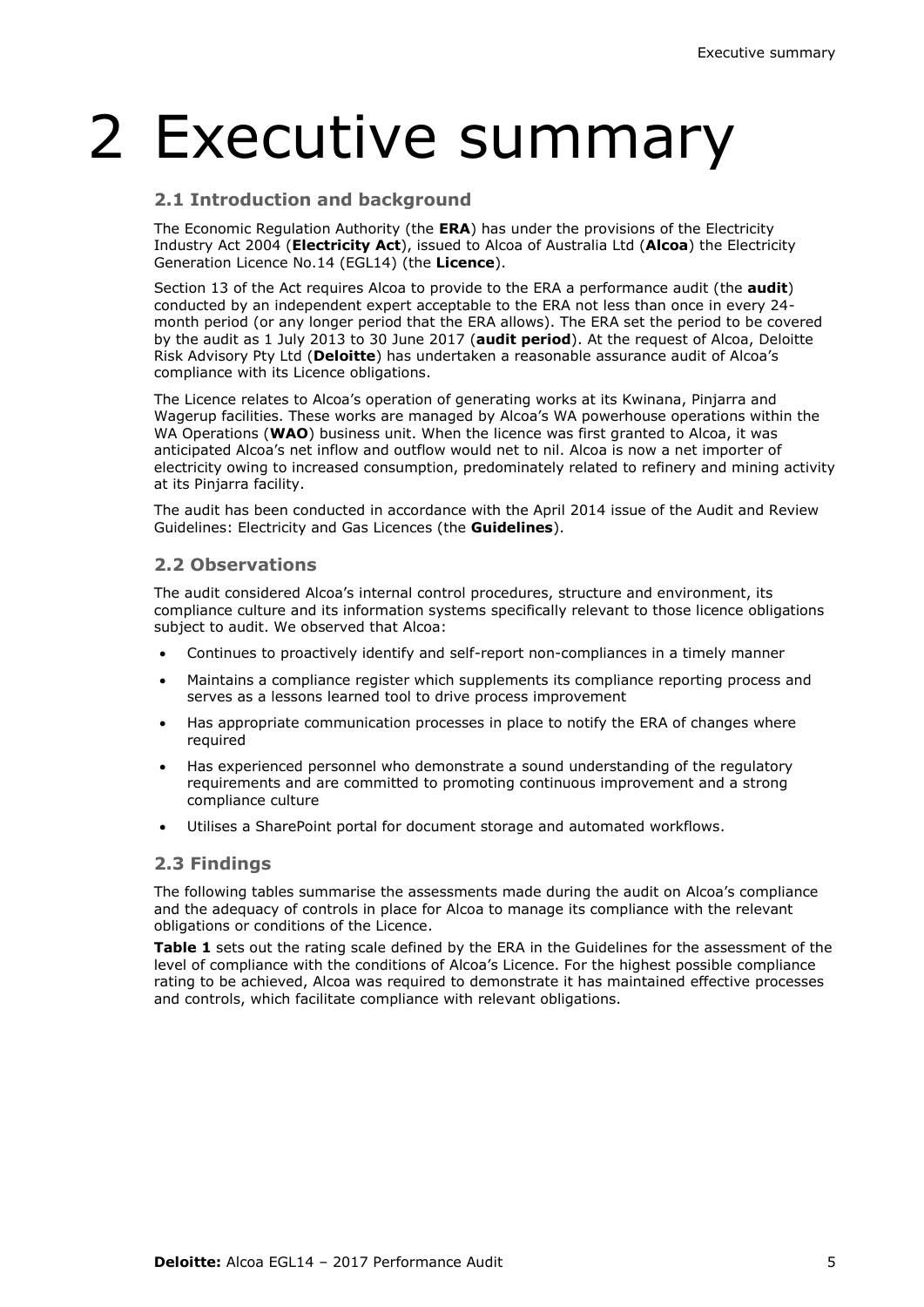|        | Adequacy of Controls Rating                               |                | Compliance Rating                                                |
|--------|-----------------------------------------------------------|----------------|------------------------------------------------------------------|
| Rating | Description                                               | Rating         | Description                                                      |
| A      | Adequate controls - no<br>improvement needed              |                | Compliant                                                        |
| B      | Generally adequate controls -<br>improvement needed       | $\overline{2}$ | Non-compliant – minor impact on<br>customers or third parties    |
|        | Inadequate controls - significant<br>improvement required | 3              | Non-compliant - moderate impact<br>on customers or third parties |
| D      | No controls evident                                       | 4              | Non-compliant - major impact on<br>customers or third parties    |
| NP.    | Not performed                                             | NR.            | Not rateable                                                     |

**Table 1: Control adequacy and compliance rating scale**

**Table 4** at section 3 of this report provides further detail on the control adequacy and compliance rating scales. The above rating scale is defined by the Guidelines.

| <b>Audit</b><br><b>Priority</b> |   | <b>Control adequacy rating</b> | $\mathsf{NP}^1$ | <b>Total</b> |    |    |
|---------------------------------|---|--------------------------------|-----------------|--------------|----|----|
|                                 | A | В                              | C               | D            |    |    |
| Priority 1                      |   |                                |                 |              |    |    |
| <b>Priority 2</b>               |   |                                |                 |              |    |    |
| Priority 3                      |   |                                |                 |              |    |    |
| Priority 4                      |   |                                |                 |              | 25 | 25 |
| Priority 5                      |   |                                |                 |              | 11 | 11 |
| Total:                          |   |                                |                 |              | 36 | 37 |

**Table 2: Summary of findings, by audit priority and control adequacy**

|  | Table 3: Summary of findings, by audit priority and compliance rating |  |  |  |  |
|--|-----------------------------------------------------------------------|--|--|--|--|
|--|-----------------------------------------------------------------------|--|--|--|--|

| <b>Audit</b>    |    | <b>Compliance rating</b> | <b>NR</b> |   |    |              |
|-----------------|----|--------------------------|-----------|---|----|--------------|
| <b>Priority</b> | 1  | $\overline{\mathbf{2}}$  | 3         | 4 |    | <b>Total</b> |
| Priority 1      |    |                          |           |   |    |              |
| Priority 2      |    |                          |           |   |    |              |
| Priority 3      |    |                          |           |   |    |              |
| Priority 4      | 8  |                          |           |   | 17 | 25           |
| Priority 5      | 5  |                          |           |   | 6  | 11           |
| <b>Total:</b>   | 13 |                          |           |   | 23 | 37           |

Note that, in accordance with the current Guidelines, obligations assessed as being ''not applicable" to Alcoa's operations have not been included within this report.

Specific assessments for each Licence obligation are summarised at **Table 4** in the ''Summary of findings" section of this report.

Detailed findings, including relevant observations, recommendations and action plans are located in section 4 "Detailed findings, recommendations and action plans".

l <sup>1</sup> Refers to the obligations for which a control assessment was not required to be performed (obligations with an audit priority of 4 or 5 and a compliance rating of 1, or which were not rateable).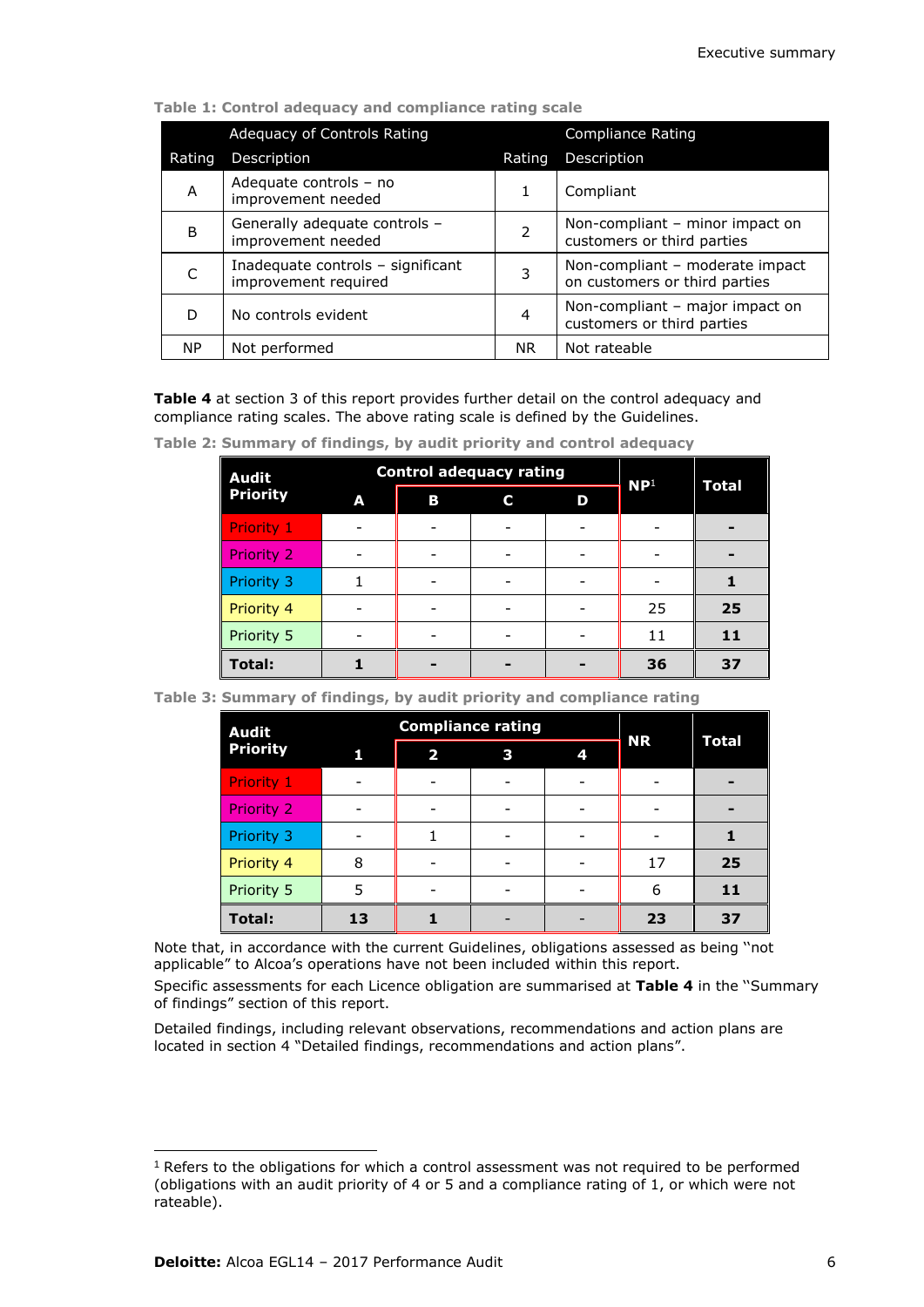#### **2.4 Alcoa's response to previous audit recommendations**

This audit considered Alcoa's progress in completing the action plan detailed in the 2013 Performance audit report (carried over from the 2010 Performance audit report).

Based on our examination of relevant documents, discussion with staff and consideration of the results of our testing against the associated licence obligations, we determined that Alcoa has closed out the action plan by making a considered, commercial decision not to seek an amendment to its Electricity Transfer Access Contract (**ETAC**) with Western Power. Alcoa's reasoning for this decision was that there are sufficient supplementary processes and documents in place, which ensure its responsibilities under clause 6.1(2) of the Metering Code are known and applied.

Refer to section 5 "Previous audit non-compliances and recommendations" for further detail.

#### **2.5 Current audit non-compliances, recommendations and action plans**

#### **Reporting manual no. and Licence obligation reference Non-compliance / Controls improvement (Rating / Details of non-compliance or inadequacy of controls) Date resolved and management action taken Auditor's comments** 454 **A2** In one instance during the audit period, Alcoa was unable to demonstrate that it notified Western Power of changes to its contact details within the three days before the change took effect. Alcoa assigned responsibility for updating contact details to the Energy Projects Manager. Alcoa's processes provide for notifications to be provided via email and stored within Alcoa's SharePoint portal. No further action required.

#### **A. Resolved during current audit period**

#### **B. Unresolved at end of current audit period**

Not Applicable – there were no non-compliances or action plans unresolved at the end of the audit period.

#### **2.6 Scope and objectives**

As described in our letter of engagement with Alcoa, dated 11 August 2017, we have conducted a reasonable assurance audit in order to state whether, in our opinion, based on our procedures, Alcoa has complied, in all material respects, with the conditions of its Licences as outlined in the approved Audit Plan (dated October 2017) during the period 1 July 2013 to 30 June 2017.

Our engagement was conducted in accordance with Australian Standard on Assurance Engagements ASAE 3100 Compliance Engagements, issued by the Australian Auditing and Assurance Standards Board and provides reasonable assurance as defined in ASAE 3100. The procedures we performed are described in more detail in section 2.7 below.

A reasonable assurance engagement in accordance with ASAE 3100 involves performing procedures to obtain evidence about the compliance with the conditions of the Licence. The nature, timing and extent of procedures selected depend on the assurance practitioner's professional judgement, including the assessment of the risks of material misstatement in compliance with the conditions of the Licences. In making those risk assessments, we considered internal controls in relation to compliance with the conditions of the Licence.

ASAE 3100 also requires us to comply with the relevant ethical requirements of the Australian professional accounting bodies.

The ERA has summarised the requirements of the applicable legislation that it expects to be reported upon and included in the scope of this audit in its October 2016 Electricity Compliance Reporting Manual (**Reporting Manual**).

The Audit Plan approved by the ERA for this audit sets out Alcoa's Licence obligations confirmed to be included in the scope of the audit, along with the risk assessments and audit priority assigned to each licence obligation. Note that under the current Audit Guidelines, the audit report is not required to include reference to those obligations assessed as "Not Applicable" to Alcoa's operations.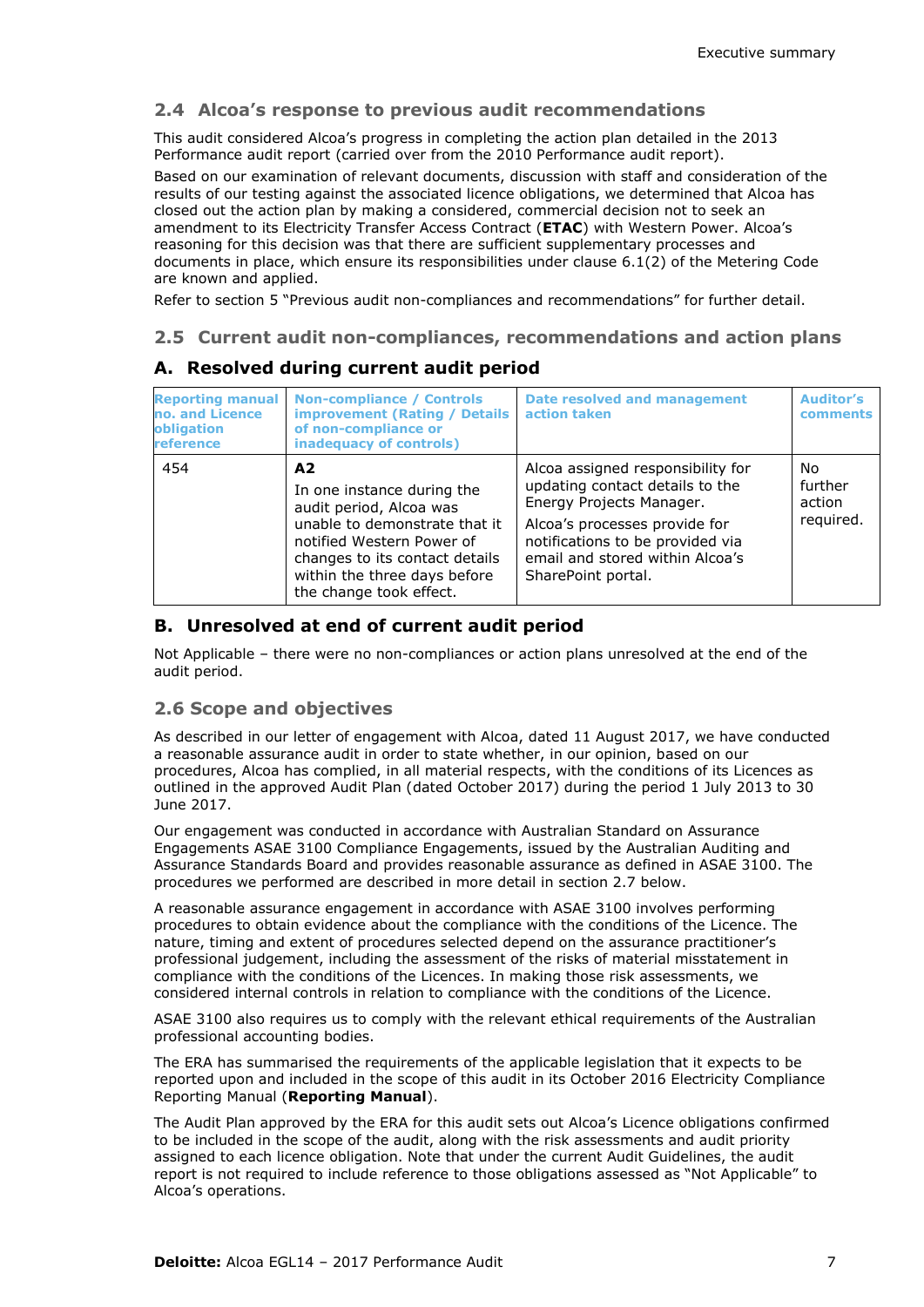#### **2.7 Approach**

Our approach for this review involved the following activities, which were undertaken during the period September to November 2017:

- Utilising the Guidelines and Reporting Manuals (June 2013, May 2014, July 2014, September 2014, July 2016, October 2016) as a guide, developed a risk assessment, which involved discussions with key staff and document review to assess controls
- Developed an Audit Plan (see **Appendix A**) for approval by the ERA and an associated work program (one plan for both Licences)
- Interviewed relevant Alcoa staff to gain understanding of process controls (see **Appendix B** for staff involved)
- Reviewed relevant documentation and walked through processes and controls to assess overall compliance and effectiveness in accordance with Licence obligations (see **Appendix B** for reference listing)
- Reported findings to Alcoa for review and response.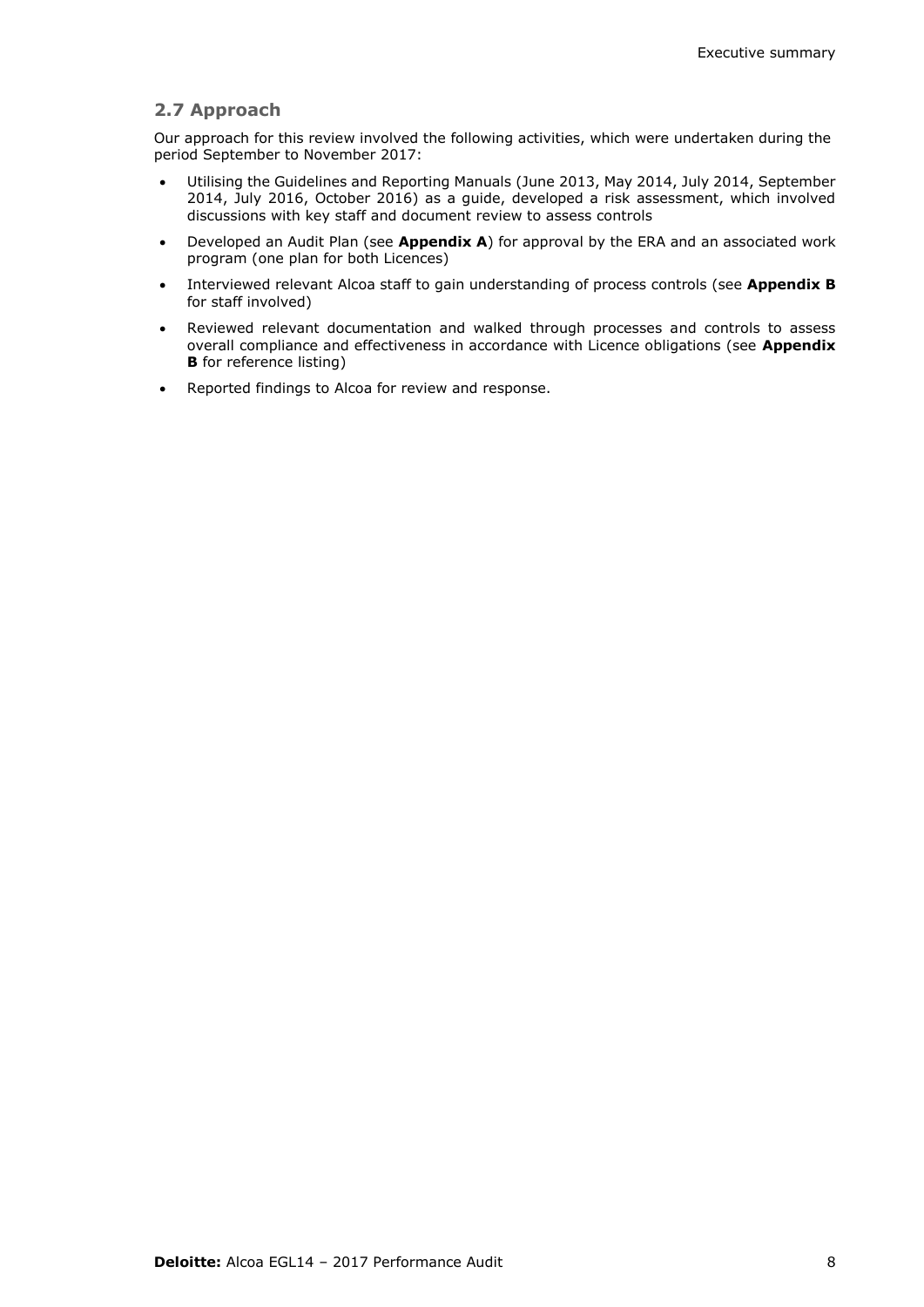# 3 Summary of ratings

Table 1 in section 2 above sets out the rating scale defined by the ERA in the Audit Guidelines for the assessment of the level of compliance with the conditions of the Licence. For the highest possible compliance rating to be achieved, Alcoa was required to demonstrate it has maintained effective processes and controls, which facilitate compliance with relevant obligations.

The remainder of this report provides:

- A summary of the findings for the compliance obligations (at **Table 4** below)
- Detailed findings, including relevant observations, recommendations and action plans (at **Section 4**).

#### **Table 4: Compliance Ratings**

Refer to Detailed Findings at section 4 and Audit Plan at Appendix A for descriptions of the obligations. Note that detailed findings are not presented for those obligations assessed to be not applicable to Alcoa's operations for the period subject to audit - refer to the Audit Plan at Appendix A for further explanation.

|           | <b>Obligation reference</b>                                                |   |   | <b>Adequacy of controls rating</b> |            |            | <b>Audit</b>    |   |                | <b>Compliance rating</b> |   |           |
|-----------|----------------------------------------------------------------------------|---|---|------------------------------------|------------|------------|-----------------|---|----------------|--------------------------|---|-----------|
| <b>No</b> | (condition/clause)                                                         | A | B | C                                  | D          | <b>NP</b>  | <b>Priority</b> | 1 | $\overline{2}$ | з                        | 4 | <b>NR</b> |
|           | 12 Electricity Industry Act - Licence Conditions and Obligations           |   |   |                                    |            |            |                 |   |                |                          |   |           |
| 101       | Section $13(1)$                                                            |   |   |                                    |            | ✔          | Priority 5      | ✔ |                |                          |   |           |
| 102       | Section $14(1)(a)$                                                         |   |   |                                    |            | V          | Priority 5      | ✔ |                |                          |   |           |
| 103       | Section $14(1)(b)$                                                         |   |   |                                    |            | v          | Priority 4      |   |                |                          |   | ✔         |
| 104       | Section $14(1)(c)$                                                         |   |   |                                    |            | v          | Priority 5      | V |                |                          |   |           |
| 105       | Section $17(1)$                                                            |   |   |                                    |            | ✔          | Priority 4      | ✔ |                |                          |   |           |
| 106       | Section 31(3)                                                              |   |   |                                    |            | v          | Priority 5      | V |                |                          |   |           |
| 107       | Section 41(6)                                                              |   |   |                                    |            | ✔          | Priority 4      |   |                |                          |   | ✔         |
|           | 13 Electricity Licences - Licence Conditions and Obligations               |   |   |                                    |            |            |                 |   |                |                          |   |           |
| 119       | Licence condition 12.1                                                     |   |   |                                    |            | v          | Priority 4      | v |                |                          |   |           |
| 120       | Licence condition 13.4                                                     |   |   |                                    |            | v          | Priority 4      |   |                |                          |   | ✔         |
| 121       | Licence condition 14.2                                                     |   |   |                                    |            | ✔          | Priority 4      | v |                |                          |   |           |
| 122       | Licence condition 20.5                                                     |   |   |                                    |            | V          | Priority 4      | ✔ |                |                          |   |           |
| 123       | Licence condition 15.1                                                     |   |   |                                    | ✔          | Priority 4 |                 |   |                |                          | ✔ |           |
| 124       | Licence condition 16.1                                                     |   |   |                                    | V          | Priority 4 | ✔               |   |                |                          |   |           |
| 125       | Licence condition 17.1<br>& 17.2                                           |   |   |                                    | ✔          | Priority 4 |                 |   |                |                          | ✔ |           |
| 126       | Licence condition 18.1                                                     |   |   |                                    |            | V          | Priority 4      | V |                |                          |   |           |
|           | 14 Electricity Industry Metering Code - Licence Conditions and Obligations |   |   |                                    |            |            |                 |   |                |                          |   |           |
| 324       | Clause 3.3B                                                                |   |   |                                    |            | ✔          | Priority 4      |   |                |                          |   | ✔         |
| 339       | Clause 3.11(3)                                                             |   |   |                                    |            | ✔          | Priority 4      |   |                |                          |   | ✔         |
| 364       | Clause 3.27                                                                |   |   |                                    |            | V          | Priority 4      | V |                |                          |   |           |
| 371       | Clause $4.4(1)$                                                            |   |   |                                    |            | ✔          | Priority 5      |   |                |                          |   | ✔         |
| 372       | Clause $4.5(1)$                                                            |   |   |                                    | v          | Priority 5 |                 |   |                |                          | ✔ |           |
| 373       | Clause 4.5(2)                                                              |   |   | v                                  | Priority 4 |            |                 |   |                | ✔                        |   |           |
| 388       | Clause 5.4(2)                                                              |   |   |                                    |            | V          | Priority 4      |   |                |                          |   | ✔         |
| 401       | Clause 5.16                                                                |   |   |                                    |            | v          | Priority 4      |   |                |                          |   | ✔         |
| 405       | Clause 5.18                                                                |   |   |                                    |            | v          | Priority 4      |   |                |                          |   | ✔         |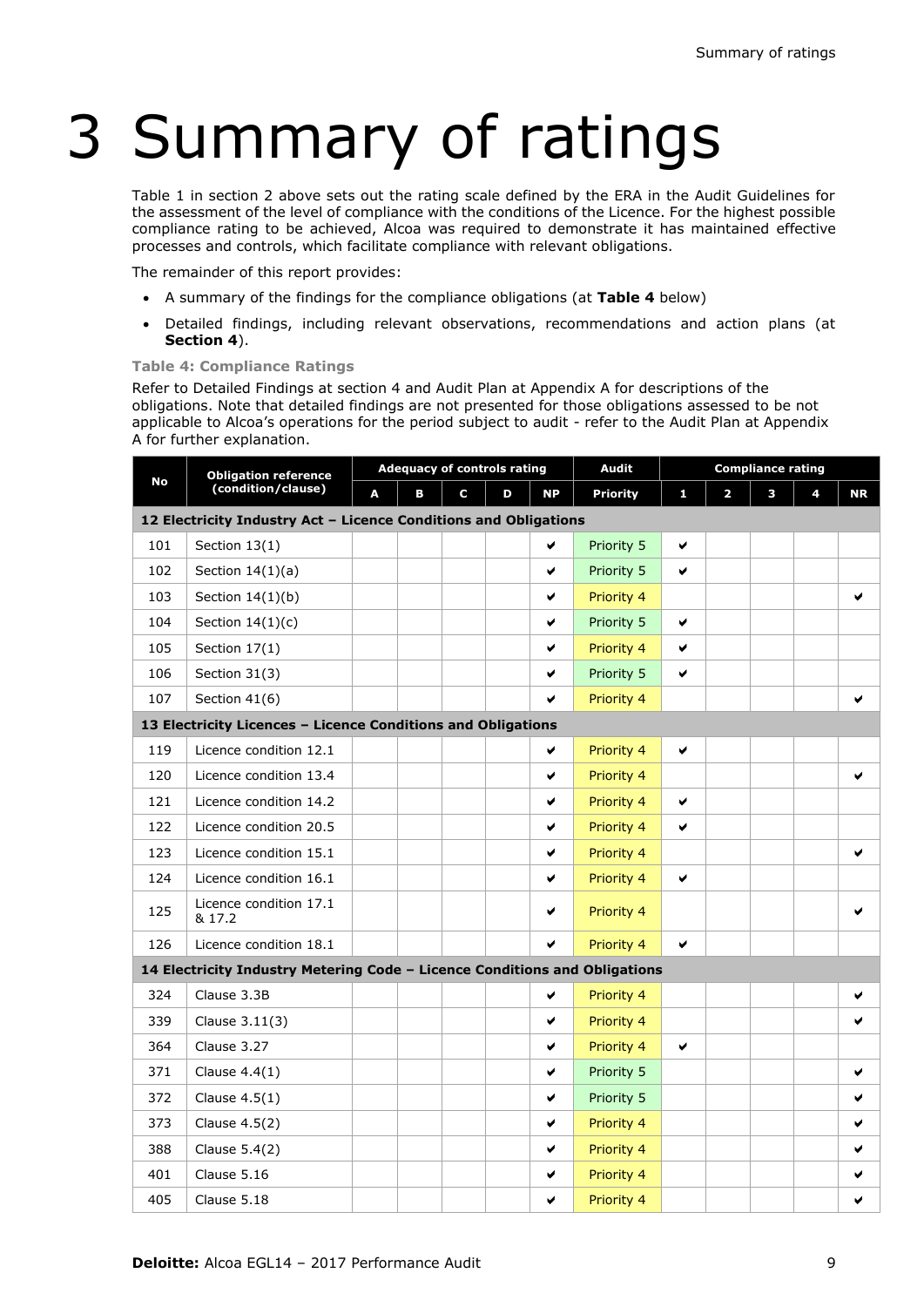|     | <b>Obligation reference</b> | <b>Adequacy of controls rating</b> |   |   |   | <b>Audit</b>         | <b>Compliance rating</b> |              |                |   |   |                       |
|-----|-----------------------------|------------------------------------|---|---|---|----------------------|--------------------------|--------------|----------------|---|---|-----------------------|
| No  | (condition/clause)          | A                                  | в | C | D | <b>NP</b>            | <b>Priority</b>          | 1            | $\overline{2}$ | з | 4 | <b>NR</b>             |
| 416 | Clause 5.21(5)              |                                    |   |   |   | ✔                    | Priority 4               |              |                |   |   | V                     |
| 417 | Clause 5.21(6)              |                                    |   |   |   | ✔                    | Priority 4               |              |                |   |   | ✔                     |
| 448 | Clause $6.1(2)$             |                                    |   |   |   | ✔                    | Priority 4               |              |                |   |   | V                     |
| 451 | Clause $7.2(1)$             |                                    |   |   |   | ✔                    | Priority 5               | $\checkmark$ |                |   |   |                       |
| 453 | Clause 7.2(4)               |                                    |   |   |   | ✔                    | Priority 4               |              |                |   |   | V                     |
| 454 | Clause 7.2(5)               | v                                  |   |   |   |                      | Priority 3               |              | $\checkmark$   |   |   |                       |
| 455 | Clause 7.5                  |                                    |   |   |   | ✔                    | Priority 4               | ✔            |                |   |   |                       |
| 456 | Clause $7.6(1)$             |                                    |   |   |   | ✔                    | Priority 4               |              |                |   |   | ✔                     |
| 457 | Clause $8.1(1)$             |                                    |   |   |   | ✔                    | Priority 5               |              |                |   |   | $\checkmark$          |
| 458 | Clause $8.1(2)$             |                                    |   |   |   | ✔                    | Priority 5               |              |                |   |   | ✔                     |
| 459 | Clause $8.1(3)$             |                                    |   |   |   | ✔                    | Priority 5               |              |                |   |   | ✔                     |
| 460 | Clause $8.1(4)$             |                                    |   |   |   | $\blacktriangledown$ | Priority 4               |              |                |   |   | $\blacktriangleright$ |
| 461 | Clause 8.3(2)               |                                    |   |   |   | v                    | Priority 5               |              |                |   |   | ✔                     |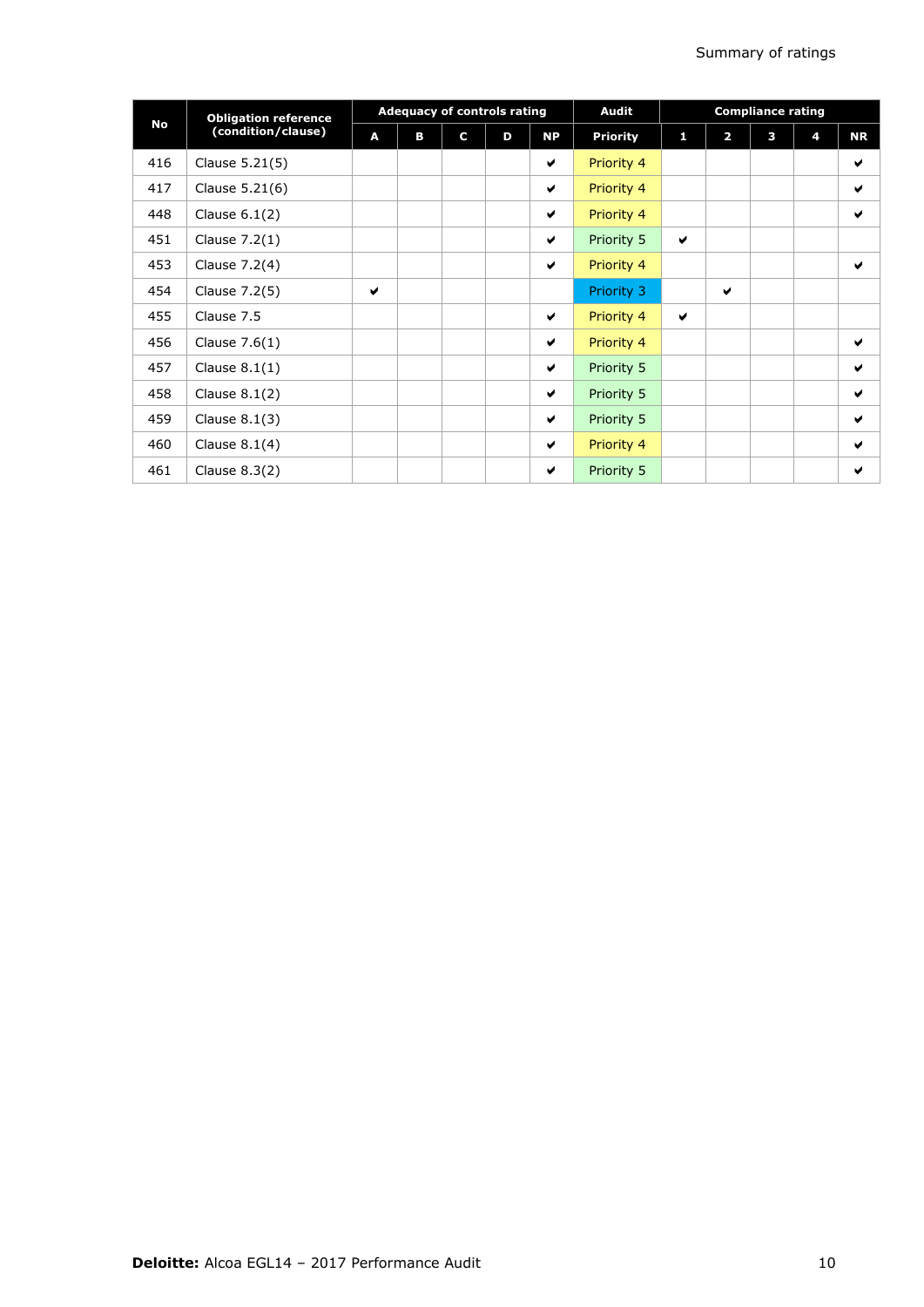# 4 Detailed findings, recommendations and action plans

This section has been structured in subsections for the relevant Codes and Regulations against which we assessed Alcoa's compliance. The sections are:

- 4.1 Electricity Industry Act Licence Conditions and Obligations
- 4.2 Electricity Licenses Licence Conditions and Obligations
- 4.3 Electricity Industry Metering Code Licence Conditions and Obligations

Each section contains:

- **Assessment of compliance and control adequacy –** the conclusions from our audit procedures and our assessment of Alcoa's compliance with the applicable obligations:
- **Findings –** the auditor's understanding of the process and any issues that have been identified during the audit
- **Recommendations –** for improvement or enhancement of the process or control
- **Action plans**  Alcoa's formal response to audit recommendations, providing details of action to be implemented to address the specific issue raised by the audit, assignment of the actions to appropriate staff and corresponding completion dates for the actions.

The compliance and control adequacy ratings have been summarised below for each sub-section.

|                                                               |                                        |   | <b>Controls adequacy rating</b> |           |                         | <b>Compliance rating</b> |   |                          |                |           |       |
|---------------------------------------------------------------|----------------------------------------|---|---------------------------------|-----------|-------------------------|--------------------------|---|--------------------------|----------------|-----------|-------|
| A                                                             | B                                      | C | D                               | <b>NP</b> |                         | <b>Total</b> 1 2 3       |   |                          | $\overline{4}$ | <b>NR</b> | Total |
|                                                               | 4.1 Electricity Industry Act           |   |                                 |           |                         |                          |   |                          |                |           |       |
|                                                               |                                        |   |                                 | 7         | $\overline{\mathbf{z}}$ | 5                        | - |                          |                | 2         | 7     |
| 4.2 Electricity Licences – Licence Conditions and Obligations |                                        |   |                                 |           |                         |                          |   |                          |                |           |       |
|                                                               |                                        |   |                                 | 8         | 8                       | 5                        | - |                          |                | 3         | 8     |
|                                                               | 4.3 Electricity Industry Metering Code |   |                                 |           |                         |                          |   |                          |                |           |       |
| 1                                                             |                                        |   |                                 | 21        | 22                      | 3                        | 1 | $\overline{\phantom{0}}$ |                | 18        | 22    |
| <b>TOTAL</b>                                                  |                                        |   |                                 |           |                         |                          |   |                          |                |           |       |
| 1                                                             |                                        |   |                                 | 36        | 37                      | 13                       | 1 |                          |                | 23        | 37    |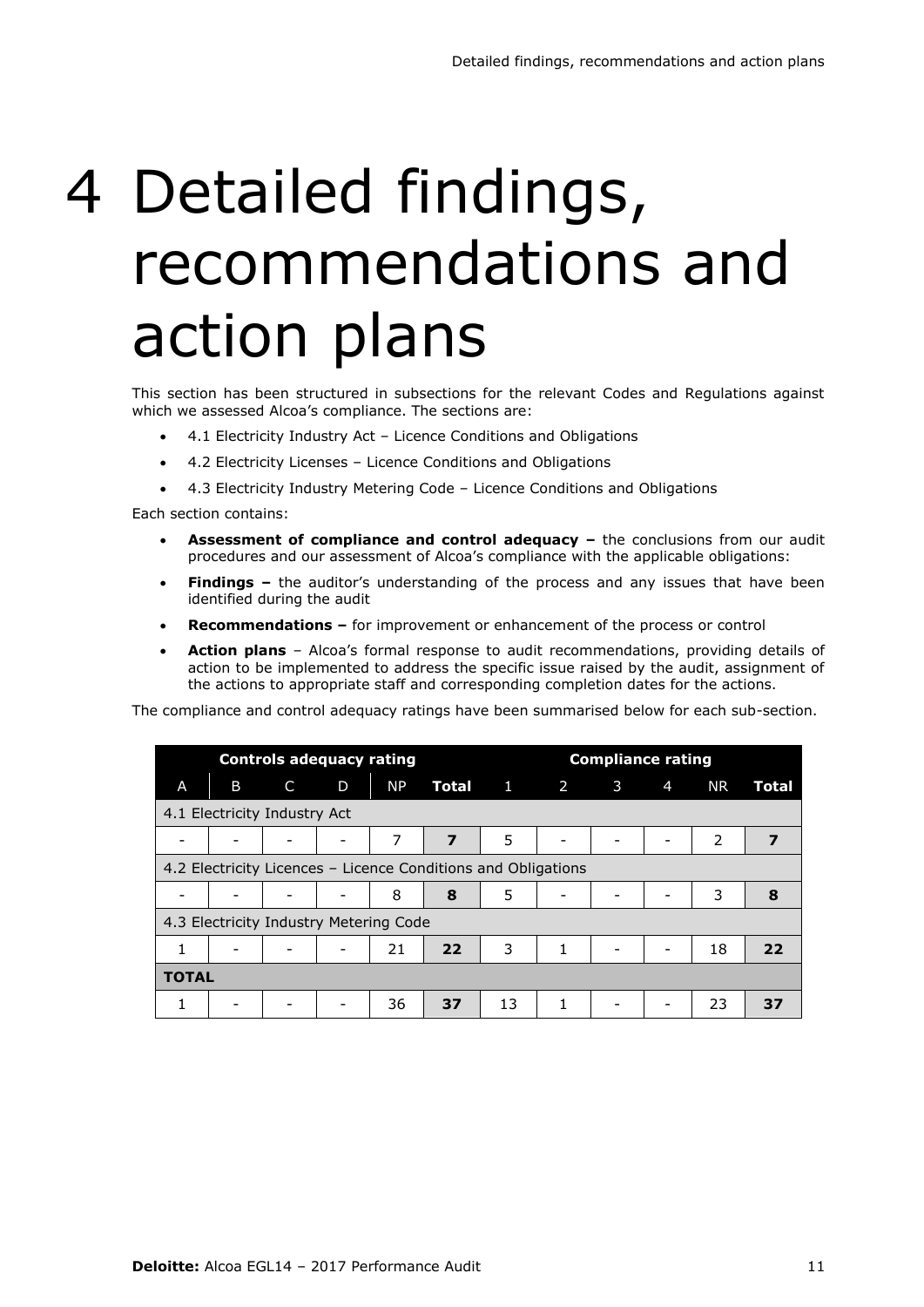#### **Electricity Industry Act – Licence Conditions and Obligations**

| No. | <b>Obligation description</b>                                                      |                                                                                                                                             |                                                                                                                                                             | <b>Findings</b>                                                                                                                                                                                                                                                                                                                                                                                                                                 |  |  |
|-----|------------------------------------------------------------------------------------|---------------------------------------------------------------------------------------------------------------------------------------------|-------------------------------------------------------------------------------------------------------------------------------------------------------------|-------------------------------------------------------------------------------------------------------------------------------------------------------------------------------------------------------------------------------------------------------------------------------------------------------------------------------------------------------------------------------------------------------------------------------------------------|--|--|
| 101 | months.<br>Electricity Industry Act section 13(1)                                  | independent expert acceptable to the ERA, not less than once every 24                                                                       | A licensee must provide the ERA with a performance audit conducted by an                                                                                    | This is the fourth audit conducted by an independent expert since the granting<br>of the Licence in June 2006. Deloitte was appointed, with the ERA's approval<br>to undertake the audit for the period 1 July 2013 to 30 June 2017.<br>The 2013 performance audit report was provided to the ERA in November                                                                                                                                   |  |  |
|     | Priority: 5                                                                        | Control Adequacy: NP                                                                                                                        | Compliance Rating: 1                                                                                                                                        | 2013, within the allowed timeframe.                                                                                                                                                                                                                                                                                                                                                                                                             |  |  |
| 102 | Electricity Industry Act section $14(1)(a)$                                        | A licensee must provide for an asset management system.                                                                                     |                                                                                                                                                             | Through discussion with the Principal Mechanical Manager WAO<br>Powerhouse and examination of Alcoa's Powerhouse Asset Strategies for<br>Pinjarra, Wagerup and Kwinana and supporting asset management<br>framework, we observed that Alcoa has provided for a functioning asset                                                                                                                                                                |  |  |
|     | Priority: 5                                                                        | Control Adequacy: NP                                                                                                                        | Compliance Rating: 1                                                                                                                                        | management system.                                                                                                                                                                                                                                                                                                                                                                                                                              |  |  |
| 103 | substantial changes to it to the ERA.<br>Electricity Industry Act section 14(1)(b) | A licensee must notify details of the asset management system and any                                                                       |                                                                                                                                                             | The Principal Mechanical Engineer WAO Powerhouse confirmed that for the<br>period 1 July 2013 to 30 June 2017 there have been no substantial changes to<br>the asset management system.                                                                                                                                                                                                                                                         |  |  |
|     | Priority: 4                                                                        | Control Adequacy: NP                                                                                                                        | Compliance Rating: NR                                                                                                                                       |                                                                                                                                                                                                                                                                                                                                                                                                                                                 |  |  |
| 104 | Electricity Industry Act section 14(1)(c)                                          | A licensee must provide the ERA with a report by an independent expert<br>or such longer period as determined by the ERA.                   | about the effectiveness of its asset management system every 24 months,                                                                                     | Deloitte was appointed, with the ERA's approval to undertake the asset<br>management system review for the period 1 July 2013 to 30 June 2017.<br>Deloitte, with the ERA's approval, engaged KT & Sai Associates to address<br>technical aspects of the review.<br>This is the fourth review of the asset management system in accordance with<br>Alcoa's licence.<br>The 2013 asset management system review report was provided to the ERA in |  |  |
|     | Priority: 5                                                                        | Control Adequacy: NP                                                                                                                        | Compliance Rating: 1                                                                                                                                        | September 2013, within the allowed timeframe.                                                                                                                                                                                                                                                                                                                                                                                                   |  |  |
| 105 | Funding) Regulations 2014.<br>Electricity Industry Act section 17(1)               | A licensee must pay the prescribed licence fees to the ERA within one<br>clauses 6, 7 and 8 of the Economic Regulation Authority (Licensing | month after the day of grant or renewal of its licence and within one month<br>after each anniversary of that day over the term of the licence according to | Through confirmation from the Energy Projects Manager (with consultation<br>from the Accounts Payable Analyst) and examination of payment<br>documentation for the 2013/14, 2014/15, 2015/16 and 2016/17 licence fees,<br>we determined that Alcoa paid its licence fees within the required timeframe<br>(i.e. made within one month, as required by section $17(1)$ of the Act.)                                                              |  |  |
|     | Priority: 4                                                                        | Control Adequacy: NP                                                                                                                        | <b>Compliance Rating: 1</b>                                                                                                                                 |                                                                                                                                                                                                                                                                                                                                                                                                                                                 |  |  |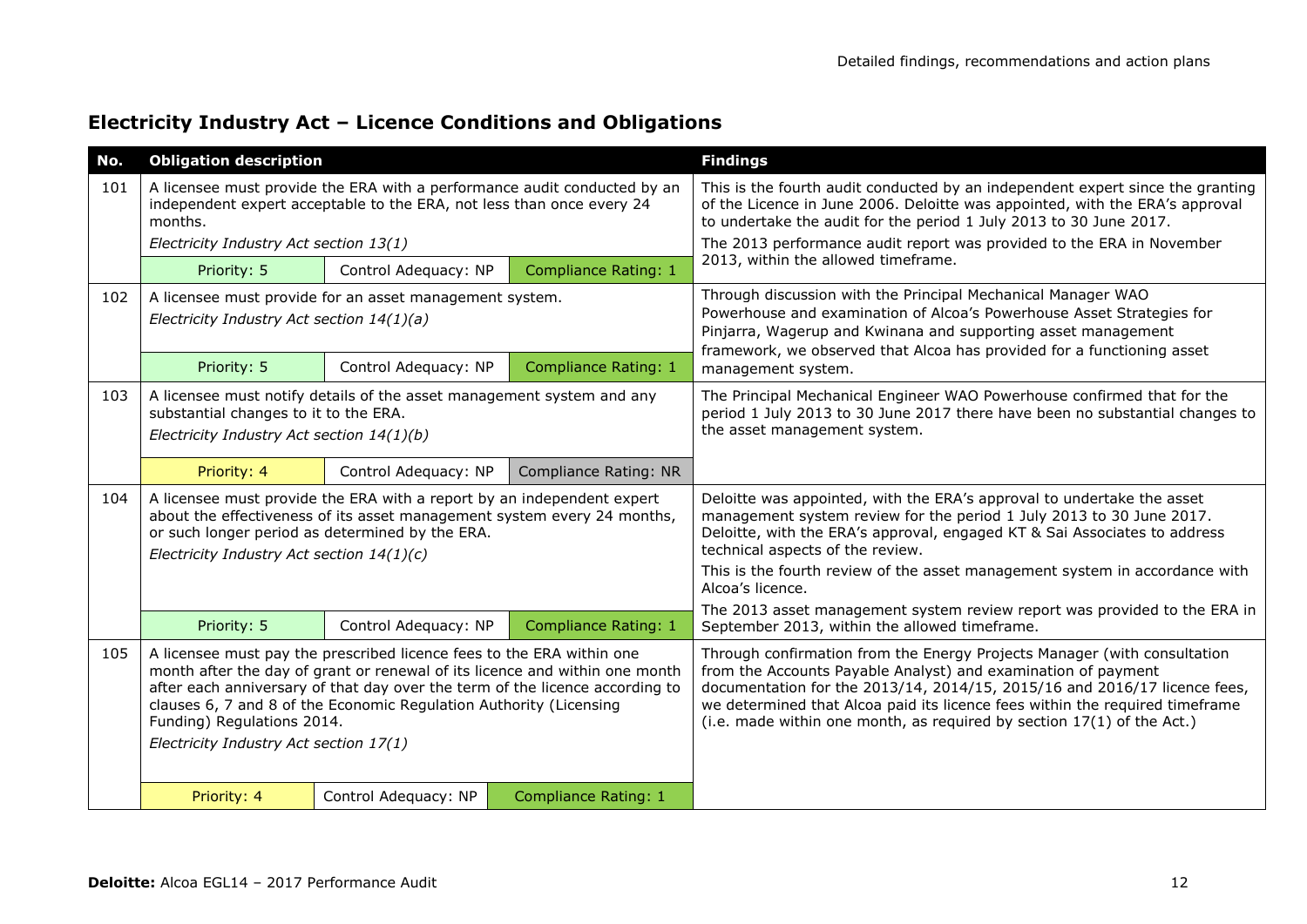| No. | <b>Obligation description</b>          |                                                                         |                                                                                                                                                               | <b>Findings</b>                                                                                                                                                                                                                                                                                                                                                                                     |
|-----|----------------------------------------|-------------------------------------------------------------------------|---------------------------------------------------------------------------------------------------------------------------------------------------------------|-----------------------------------------------------------------------------------------------------------------------------------------------------------------------------------------------------------------------------------------------------------------------------------------------------------------------------------------------------------------------------------------------------|
| 106 | Electricity Industry Act section 31(3) | to an accident, emergency, potential danger or other unavoidable cause. | A licensee must take reasonable steps to minimise the extent, or duration,<br>of any interruption, suspension or restriction of the supply of electricity due | Through discussion with the Principal Mechanical Engineer WAO Powerhouse,<br>and consideration of Alcoa's documented policies and procedures, we<br>determined that Alcoa has a mature incident management system designed to<br>minimise the extent of disruptions to assets on Alcoa premises (which have<br>occurred during the audit period as part of the general asset operating<br>process). |
|     |                                        |                                                                         |                                                                                                                                                               | Alcoa has also developed business continuity planning documentation (e.g.<br>black and brown start) to aid the recovery of systems, processes and assets in<br>the event of a particular outage. These procedures are reviewed on a frequent                                                                                                                                                        |
|     | Priority: 5                            | Control Adequacy: NP                                                    | <b>Compliance Rating: 1</b>                                                                                                                                   | basis to determine currency and applicability.                                                                                                                                                                                                                                                                                                                                                      |
| 107 | over land.                             |                                                                         | A licensee must pay the costs of taking an interest in land or an easement                                                                                    | The Energy Projects Manager confirmed that Alcoa did not take an interest or<br>an easement over land under the Licence during the audit period.                                                                                                                                                                                                                                                    |
|     | Electricity Industry Act section 41(6) |                                                                         |                                                                                                                                                               |                                                                                                                                                                                                                                                                                                                                                                                                     |
|     | Priority: 4                            | Control Adequacy: NP                                                    | Compliance Rating: NR                                                                                                                                         |                                                                                                                                                                                                                                                                                                                                                                                                     |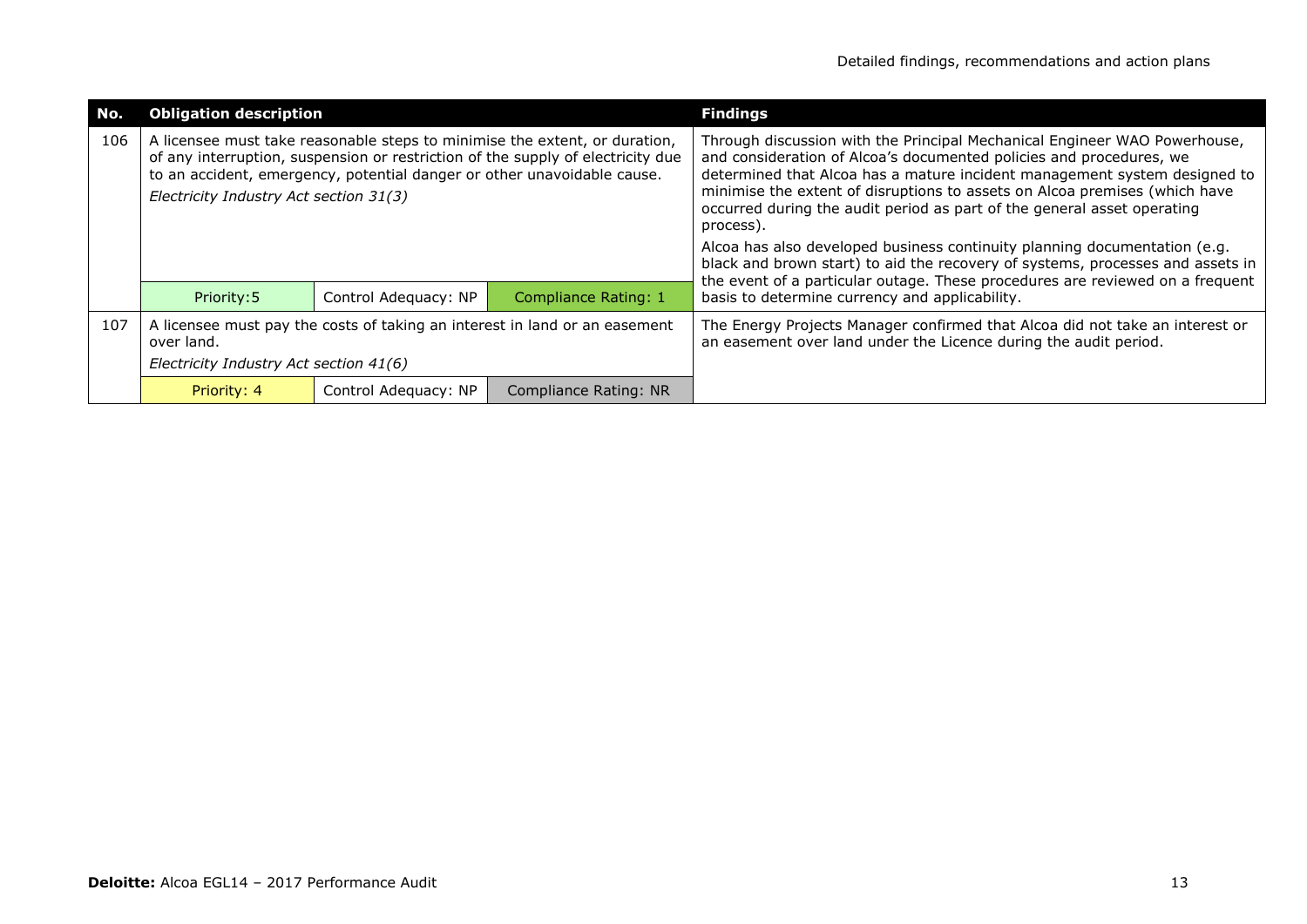| <b>Electricity Licences - Licence Conditions and Obligations</b> |  |
|------------------------------------------------------------------|--|
|------------------------------------------------------------------|--|

| No. | <b>Obligation description</b>                                                                                                                                                                                                                                                                           |                                                                                                                                                                                                                   |                             | <b>Findings</b>                                                                                                                                                                                                                                                                                                                                                                                                                                                                                                                                                                                                                                                                                                                                                                                                                                                                                                                                                                              |
|-----|---------------------------------------------------------------------------------------------------------------------------------------------------------------------------------------------------------------------------------------------------------------------------------------------------------|-------------------------------------------------------------------------------------------------------------------------------------------------------------------------------------------------------------------|-----------------------------|----------------------------------------------------------------------------------------------------------------------------------------------------------------------------------------------------------------------------------------------------------------------------------------------------------------------------------------------------------------------------------------------------------------------------------------------------------------------------------------------------------------------------------------------------------------------------------------------------------------------------------------------------------------------------------------------------------------------------------------------------------------------------------------------------------------------------------------------------------------------------------------------------------------------------------------------------------------------------------------------|
| 119 | A licensee and any related body corporate must maintain accounting<br>records that comply with the Australian Accounting Standards Board<br>Standards or equivalent International Accounting Standards.<br>Licence condition 12.1<br>Control Adequacy: NP<br>Priority: 4<br><b>Compliance Rating: 1</b> |                                                                                                                                                                                                                   |                             | The Principal Mechanical Engineer WAO Powerhouse (in consultation with the<br>Finance function) confirmed that:<br>Alcoa of Australia is compliant with Australian - International Financial<br>Reporting Standards (A-IFRS) and also compliant with US Generally<br><b>Accepted Accounting Principles</b><br>PricewaterhouseCoopers reviews Alcoa's quarterly financial information and<br>$\bullet$<br>audits the Annual Statutory Accounts for the financial years ending 31<br>December, assessing compliance with Australian financial reporting<br>standards<br>There are no significant accounting transactions or items that would<br>$\bullet$<br>currently jeopardise Alcoa's compliance with accounting standards.<br>The published Financial Statements of Alcoa Inc. (Alcoa of Australia's parent<br>company) for the years ending 31 December 2013, 2014, 2015 and 2016 were<br>examined. Those statements were unqualified, with respect to all subsidiaries of<br>Alcoa Inc. |
| 120 | A licensee must comply with any individual performance standards<br>prescribed by the ERA.<br>Licence condition 13.4                                                                                                                                                                                    |                                                                                                                                                                                                                   |                             | The Energy Projects Manager confirmed that Alcoa was not prescribed any<br>individual performance standards by the ERA during the audit period.                                                                                                                                                                                                                                                                                                                                                                                                                                                                                                                                                                                                                                                                                                                                                                                                                                              |
|     | Priority: 4                                                                                                                                                                                                                                                                                             | Control Adequacy: NP                                                                                                                                                                                              | Compliance Rating: NR       |                                                                                                                                                                                                                                                                                                                                                                                                                                                                                                                                                                                                                                                                                                                                                                                                                                                                                                                                                                                              |
| 121 | Licence condition 14.2                                                                                                                                                                                                                                                                                  | A licensee must comply, and require its auditor to comply, with the<br>ERA's standard audit guidelines for a performance audit.                                                                                   |                             | Obligations 121 and 122<br>Through examination of the 2013 Performance Report and Asset Management<br>System Review, we determined that the audit was conducted in accordance with                                                                                                                                                                                                                                                                                                                                                                                                                                                                                                                                                                                                                                                                                                                                                                                                           |
|     | Priority: 4                                                                                                                                                                                                                                                                                             | Control Adequacy: NP                                                                                                                                                                                              | Compliance Rating: 1        | the prescribed Reporting Guidelines (the August 2010 Audit Guidelines: Electricity,<br>Gas and Water Licences) and Reporting Manuals issued by the ERA.                                                                                                                                                                                                                                                                                                                                                                                                                                                                                                                                                                                                                                                                                                                                                                                                                                      |
| 122 | A licensee must comply, and must require the licensee's expert to<br>comply, with the relevant aspects of the ERA's standard audit<br>guidelines for an asset management system review.<br>Licence condition 20.5                                                                                       |                                                                                                                                                                                                                   |                             |                                                                                                                                                                                                                                                                                                                                                                                                                                                                                                                                                                                                                                                                                                                                                                                                                                                                                                                                                                                              |
|     | Priority: 4                                                                                                                                                                                                                                                                                             | Control Adequacy: NP                                                                                                                                                                                              | <b>Compliance Rating: 1</b> |                                                                                                                                                                                                                                                                                                                                                                                                                                                                                                                                                                                                                                                                                                                                                                                                                                                                                                                                                                                              |
| 123 | licensee's ability to meet its obligations.<br>Licence condition 15.1                                                                                                                                                                                                                                   | In the manner prescribed, a licensee must notify the ERA, if it is under<br>external administration or if there is a significant change in the<br>circumstances that the licence was granted which may affect the |                             | The Energy Projects Manager confirmed that Alcoa was not under external<br>administration nor was it subject to a significant change in circumstances affecting<br>its ability to comply with Licence requirements during the audit period.                                                                                                                                                                                                                                                                                                                                                                                                                                                                                                                                                                                                                                                                                                                                                  |
|     | Priority: 4                                                                                                                                                                                                                                                                                             | Control Adequacy: NP                                                                                                                                                                                              | Compliance Rating: NR       |                                                                                                                                                                                                                                                                                                                                                                                                                                                                                                                                                                                                                                                                                                                                                                                                                                                                                                                                                                                              |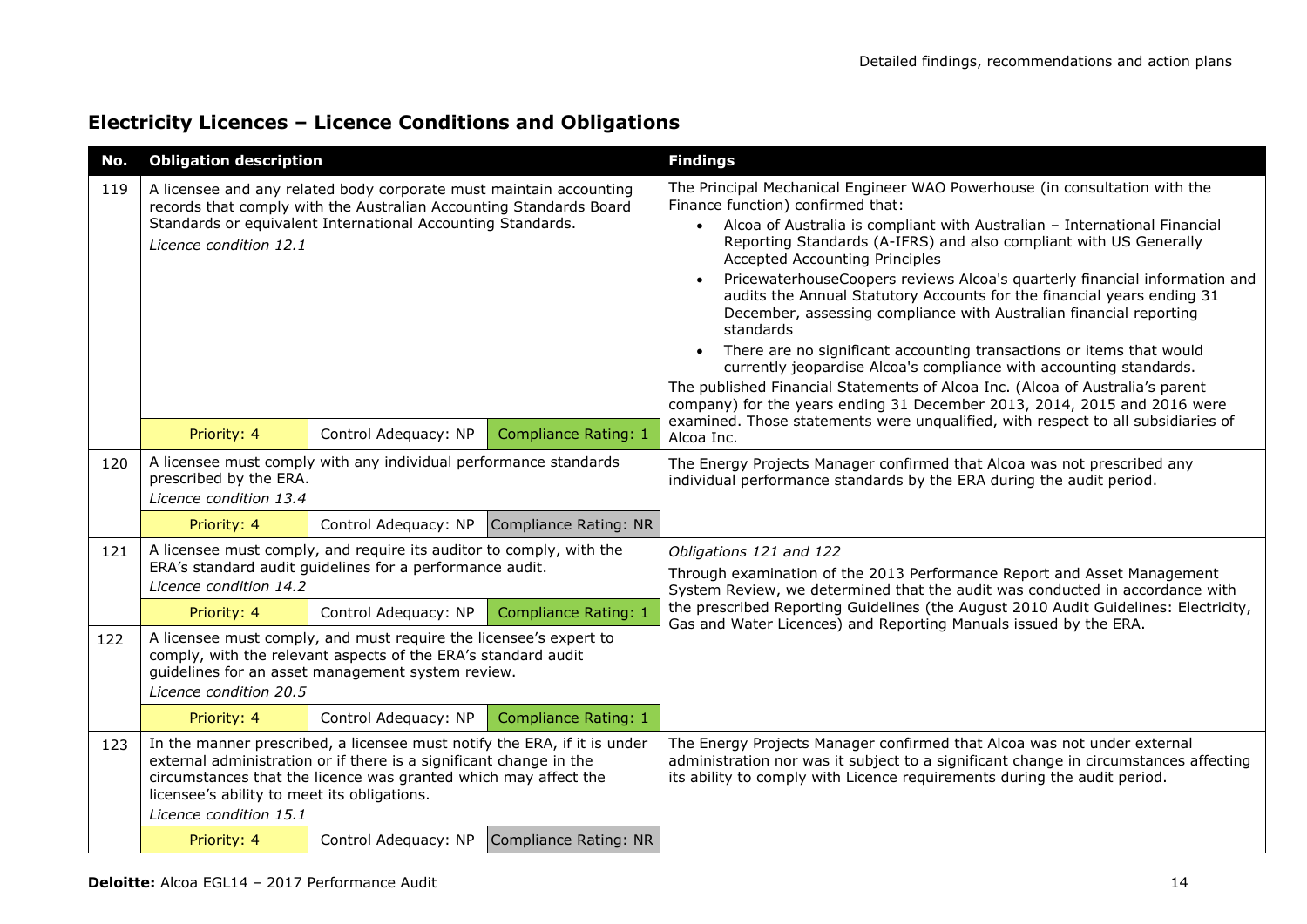| No. | <b>Obligation description</b>                                                                                                                                                                              |                      |                       | <b>Findings</b>                                                                                                                                                                                                                                                                                                                                        |
|-----|------------------------------------------------------------------------------------------------------------------------------------------------------------------------------------------------------------|----------------------|-----------------------|--------------------------------------------------------------------------------------------------------------------------------------------------------------------------------------------------------------------------------------------------------------------------------------------------------------------------------------------------------|
| 124 | A licensee must provide the ERA, in the manner prescribed, with any<br>information that the ERA requires in connection with its functions<br>under the Electricity Industry Act.<br>Licence condition 16.1 |                      |                       | Through discussion with the Energy Services Manager and examination of the<br>Alcoa's annual compliance reports submitted to the ERA during the audit period,<br>we determined that Alcoa submitted its annual compliance reports to the ERA<br>within the required timeframe.                                                                         |
|     | Priority: 4                                                                                                                                                                                                | Control Adequacy: NP | Compliance Rating: 1  |                                                                                                                                                                                                                                                                                                                                                        |
| 125 | A licensee must publish any information as directed by the ERA to<br>publish, within the timeframes specified.<br>Licence condition 17.1 & 17.2                                                            |                      |                       | The Energy Projects Manager confirmed that the ERA did not direct Alcoa to<br>publish any material during the audit period.                                                                                                                                                                                                                            |
|     | Priority: 4                                                                                                                                                                                                | Control Adequacy: NP | Compliance Rating: NR |                                                                                                                                                                                                                                                                                                                                                        |
| 126 | All notices must be in writing, unless otherwise specified.<br>Licence condition 18.1                                                                                                                      |                      |                       | The Energy Projects Manager confirmed that, during the audit period:<br>Alcoa maintained records to evidence formal communications with the ERA,<br>which have been made via post or email<br>All responses to notices are to made in writing, unless otherwise specified<br>No additional requests or instructions have been made of Alcoa in regards |
|     | Priority: 4                                                                                                                                                                                                | Control Adequacy: NP | Compliance Rating: 1  | to its Generation Licence.                                                                                                                                                                                                                                                                                                                             |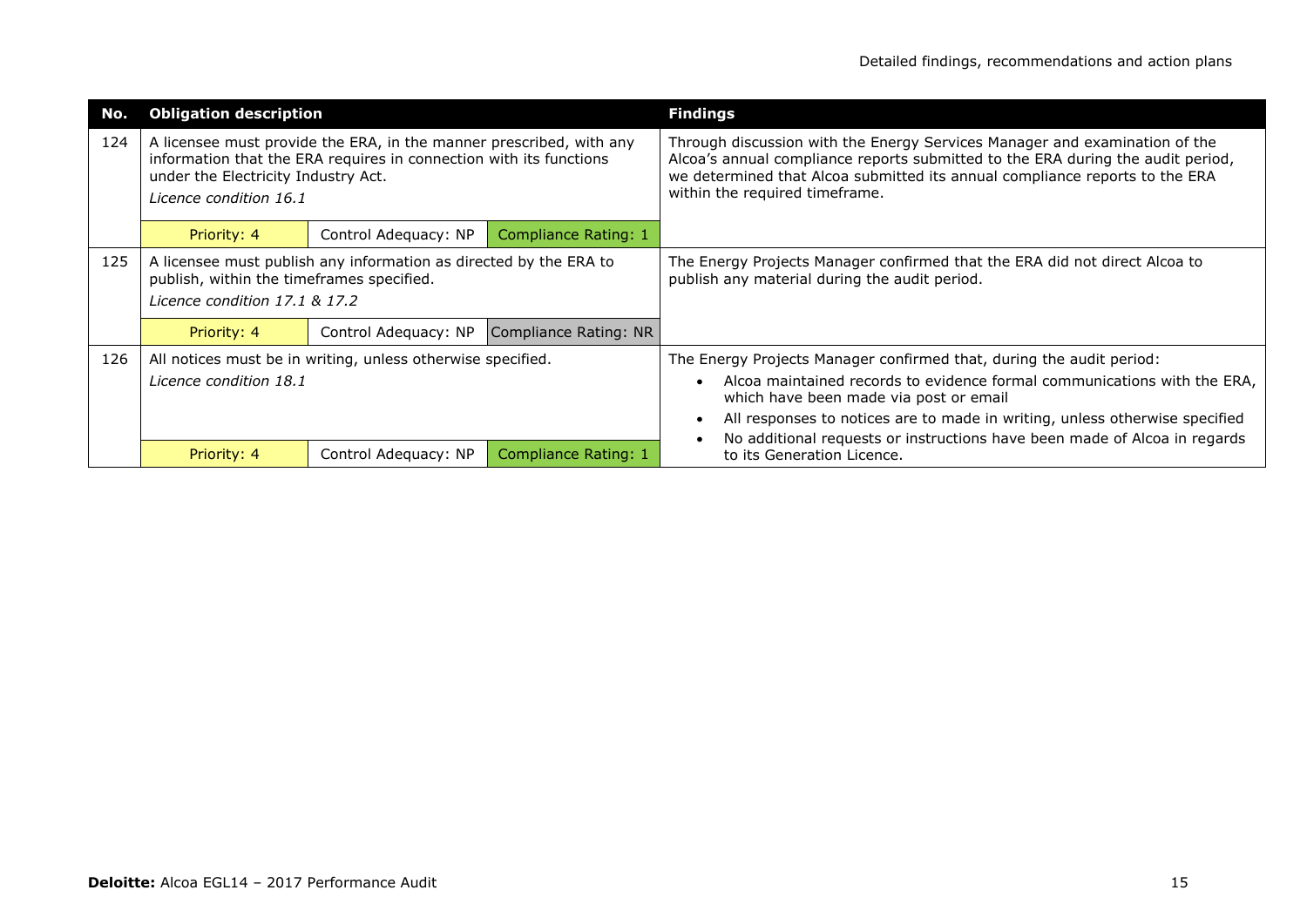| Electricity Industry Metering Code - Licence Conditions and Obligations |  |  |  |  |
|-------------------------------------------------------------------------|--|--|--|--|
|-------------------------------------------------------------------------|--|--|--|--|

| No. | <b>Obligation description</b>                                                                                                                                                                                                                                                             |                                                                                                                                                                                                                                                                                                     |                                            | <b>Findings</b>                                                                                                                                                                                                                                                                                |
|-----|-------------------------------------------------------------------------------------------------------------------------------------------------------------------------------------------------------------------------------------------------------------------------------------------|-----------------------------------------------------------------------------------------------------------------------------------------------------------------------------------------------------------------------------------------------------------------------------------------------------|--------------------------------------------|------------------------------------------------------------------------------------------------------------------------------------------------------------------------------------------------------------------------------------------------------------------------------------------------|
| 324 | operator within 2 business days.<br>Metering Code clause 3.3B                                                                                                                                                                                                                             | If a user is aware of bi-directional electricity flows at a metering point<br>that was not previously subject to a bi-directional flows or any<br>changes in a customer's or user's circumstances in a metering point<br>that will result in bi-directional flows, the user must notify the network |                                            | The Energy Projects Manager confirmed that Alcoa was not aware of bi-<br>directional electricity flows at a metering point that was not previously subject<br>to a bi-directional flows or any changes in a customer's or user's<br>circumstances in a metering point during the audit period. |
|     | Priority: 4                                                                                                                                                                                                                                                                               |                                                                                                                                                                                                                                                                                                     | Control Adequacy: NP Compliance Rating: NR |                                                                                                                                                                                                                                                                                                |
| 339 | A Code participant who becomes aware of an outage or malfunction of<br>a metering installation must advise the network operator as soon as<br>practicable.<br>Metering Code clause 3.11(3)                                                                                                |                                                                                                                                                                                                                                                                                                     |                                            | The Energy Projects Manager confirmed that Alcoa was not aware of an<br>outage or malfunction of a metering installation during the audit period.                                                                                                                                              |
|     | Priority: 4                                                                                                                                                                                                                                                                               |                                                                                                                                                                                                                                                                                                     | Control Adequacy: NP Compliance Rating: NR |                                                                                                                                                                                                                                                                                                |
| 364 | A person must not install a metering installation on a network unless<br>the person is the network operator or a registered metering<br>installation provider for the network operator doing the type of work<br>authorised by its registration.<br>Metering Code clause 3.27             |                                                                                                                                                                                                                                                                                                     |                                            | The Energy Projects Manager confirmed that Alcoa did not perform metering<br>installation on Western Power's network during the audit period.                                                                                                                                                  |
|     | Priority: 4                                                                                                                                                                                                                                                                               | Control Adequacy: NR                                                                                                                                                                                                                                                                                | <b>Compliance Rating: 1</b>                |                                                                                                                                                                                                                                                                                                |
| 371 | If there is a discrepancy between energy data held in a metering<br>installation and in the metering database, the affected Code<br>participants and the network operator must liaise to determine the<br>most appropriate way to resolve the discrepancy.<br>Metering Code clause 4.4(1) |                                                                                                                                                                                                                                                                                                     |                                            | The Energy Projects Manager confirmed that Alcoa was not aware of any<br>discrepancy in energy data during the audit period.                                                                                                                                                                   |
|     | Priority: 5<br>Control Adequacy: NP Compliance Rating: NR                                                                                                                                                                                                                                 |                                                                                                                                                                                                                                                                                                     |                                            |                                                                                                                                                                                                                                                                                                |
| 372 | A Code participant must not knowingly permit the registry to be<br>materially inaccurate.<br>Metering Code clause 4.5(1)                                                                                                                                                                  |                                                                                                                                                                                                                                                                                                     |                                            | Obligations 372 and 373<br>Through discussions with the Principal Mechanical Engineer WAO Powerhouse<br>and examination of the ETAC, we determined that:                                                                                                                                       |
|     | Priority: 5                                                                                                                                                                                                                                                                               |                                                                                                                                                                                                                                                                                                     | Control Adequacy: NP Compliance Rating: NR |                                                                                                                                                                                                                                                                                                |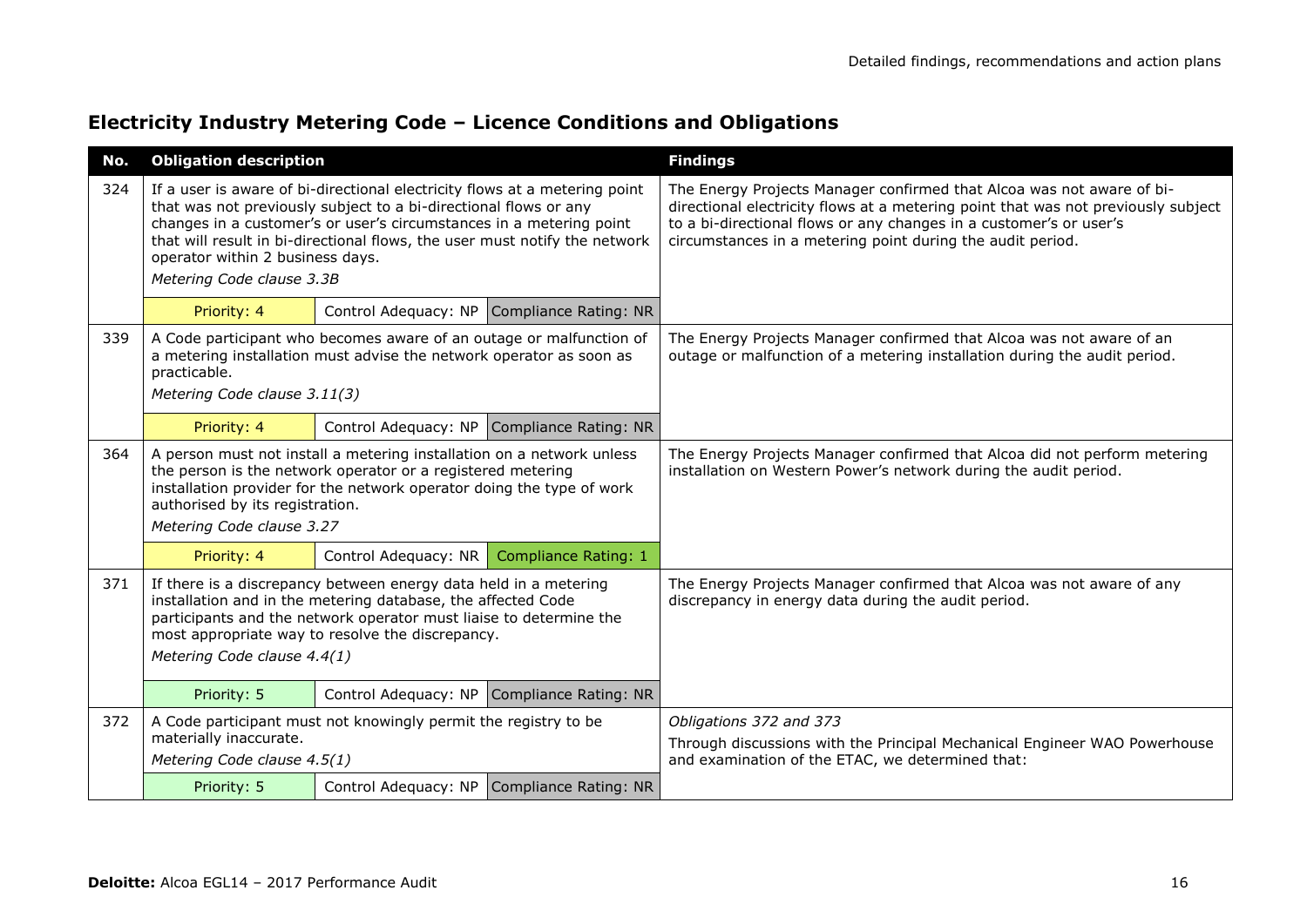| No. | <b>Obligation description</b>                                                                                                                                                                                                                                                                                                                       |  |                                            | <b>Findings</b>                                                                                                                                                                                                                                                                                                                                                                                                                                                                                                                                    |  |
|-----|-----------------------------------------------------------------------------------------------------------------------------------------------------------------------------------------------------------------------------------------------------------------------------------------------------------------------------------------------------|--|--------------------------------------------|----------------------------------------------------------------------------------------------------------------------------------------------------------------------------------------------------------------------------------------------------------------------------------------------------------------------------------------------------------------------------------------------------------------------------------------------------------------------------------------------------------------------------------------------------|--|
| 373 | Subject to subclause 5.19(6), if a Code participant, other than a<br>network operator, becomes aware of a change to, or inaccuracy in, an<br>item of standing data in the registry, then it must notify the network<br>operator and provide details of the change or inaccuracy within the<br>timeframes prescribed.<br>Metering Code clause 4.5(2) |  |                                            | Western Power has the primary responsibility for ensuring the<br>accuracy of energy data held in the registry (metering database),<br>recorded from the tariff meters installed at Alcoa's facilities<br>Alcoa staff are aware of their obligations to notify Western Power in<br>the unlikely event that the registry is inaccurate and the error has not<br>been detected by Western Power.<br>The Energy Projects Manager confirmed that Alcoa was not aware of any<br>material inaccuracy in the metering database maintained by Western Power |  |
|     | Priority: 4                                                                                                                                                                                                                                                                                                                                         |  | Control Adequacy: NP Compliance Rating: NR | during the audit period.                                                                                                                                                                                                                                                                                                                                                                                                                                                                                                                           |  |
| 388 | A user must, when reasonably requested by a network operator, assist<br>the network operator to comply with the network operator's obligation<br>under subclause 5.4(1).<br>Metering Code clause 5.4(2)                                                                                                                                             |  |                                            | The Energy Projects Manager confirmed that Western Power has not made a<br>request for Alcoa's assistance for meter reading under subclause 5.4(1) during<br>the audit period.                                                                                                                                                                                                                                                                                                                                                                     |  |
|     | Priority: 4                                                                                                                                                                                                                                                                                                                                         |  | Control Adequacy: NP Compliance Rating: NR |                                                                                                                                                                                                                                                                                                                                                                                                                                                                                                                                                    |  |
| 401 | If a user collects or receives energy data from a metering installation<br>then the user must provide the network operator with the energy data<br>(in accordance with the communication rules) within the timeframes<br>prescribed.<br>Metering Code clause 5.16                                                                                   |  |                                            | Obligations 401 and 405<br>The Energy Project Manager confirmed that during the audit period, Alcoa did<br>not collect energy data or information on changes of energisation status<br>during the audit period.                                                                                                                                                                                                                                                                                                                                    |  |
|     | Priority: 4                                                                                                                                                                                                                                                                                                                                         |  | Control Adequacy: NP Compliance Rating: NR |                                                                                                                                                                                                                                                                                                                                                                                                                                                                                                                                                    |  |
| 405 | If a user collects or receives information regarding a change in the<br>energisation status of a metering point then the user must provide the<br>network operator with the prescribed information, including the stated<br>attributes, within the timeframes prescribed.<br>Metering Code clause 5.18                                              |  |                                            |                                                                                                                                                                                                                                                                                                                                                                                                                                                                                                                                                    |  |
|     | Priority: 4                                                                                                                                                                                                                                                                                                                                         |  | Control Adequacy: NP Compliance Rating: NR |                                                                                                                                                                                                                                                                                                                                                                                                                                                                                                                                                    |  |
| 416 | A Code participant must not request a test or audit under subclause<br>5.21(1) unless the Code participant is a user and the test or audit<br>relates to a time or times at which the user was the current user or<br>the Code participant is the IMO.<br>Metering Code clause 5.21(5)                                                              |  |                                            | Obligations 416 and 417<br>The Energy Projects Manager confirmed that, during the audit period, Alcoa<br>did not request a test or audit of the accuracy of:<br>A metering installation<br>Energy data held in a metering installation                                                                                                                                                                                                                                                                                                             |  |
|     | Priority: 4                                                                                                                                                                                                                                                                                                                                         |  | Control Adequacy: NP Compliance Rating: NR |                                                                                                                                                                                                                                                                                                                                                                                                                                                                                                                                                    |  |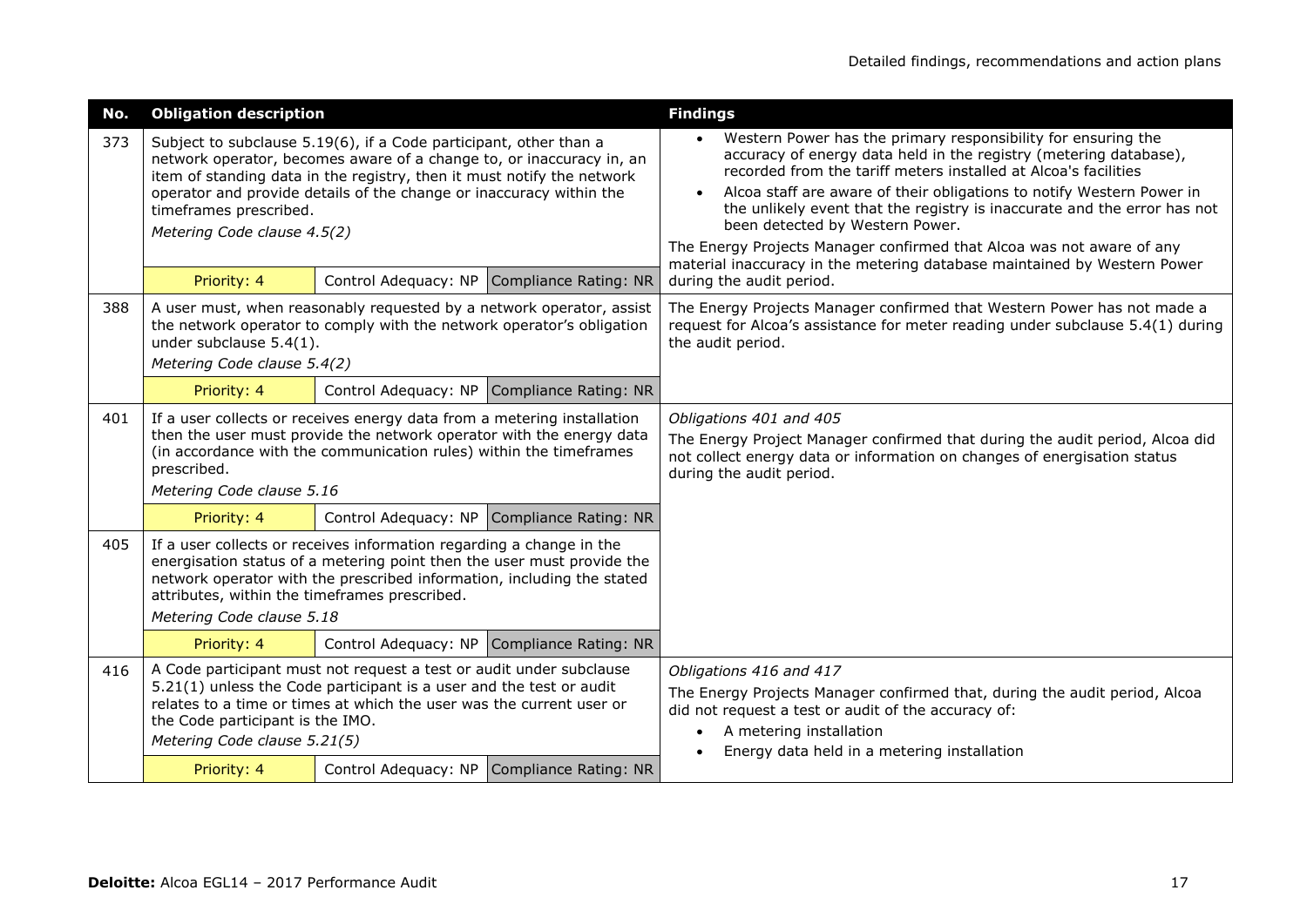| No. | <b>Obligation description</b>              |                                                                                                                                                                                                                                                                             |                                            | <b>Findings</b>                                                                                                                                                                                                                                                                                                                                                                                                                                                                                                                                                                                                                                                                                                                                                                                                                                                                                                                                                                                                                                                                                                                                                                             |
|-----|--------------------------------------------|-----------------------------------------------------------------------------------------------------------------------------------------------------------------------------------------------------------------------------------------------------------------------------|--------------------------------------------|---------------------------------------------------------------------------------------------------------------------------------------------------------------------------------------------------------------------------------------------------------------------------------------------------------------------------------------------------------------------------------------------------------------------------------------------------------------------------------------------------------------------------------------------------------------------------------------------------------------------------------------------------------------------------------------------------------------------------------------------------------------------------------------------------------------------------------------------------------------------------------------------------------------------------------------------------------------------------------------------------------------------------------------------------------------------------------------------------------------------------------------------------------------------------------------------|
| 417 | Metering Code clause 5.21(6)               | A Code participant must not make a request under subclause 5.21(1)<br>that is inconsistent with any access arrangement or agreement.                                                                                                                                        |                                            | Standing data for a metering installation.                                                                                                                                                                                                                                                                                                                                                                                                                                                                                                                                                                                                                                                                                                                                                                                                                                                                                                                                                                                                                                                                                                                                                  |
|     | Priority: 4                                |                                                                                                                                                                                                                                                                             | Control Adequacy: NP Compliance Rating: NR |                                                                                                                                                                                                                                                                                                                                                                                                                                                                                                                                                                                                                                                                                                                                                                                                                                                                                                                                                                                                                                                                                                                                                                                             |
| 448 | prescribed.<br>Metering Code clause 6.1(2) | A user must, in relation to a network on which it has an access<br>contract, comply with the rules, procedures, agreements and criteria                                                                                                                                     |                                            | Section 6.1(2) of the Metering Code requires Alcoa (as a user) to comply with<br>the network operator's metrology procedure, communication rules, mandatory<br>link criteria or Service Level Agreements (if any).<br>Western Power owns, operates and maintains each of the meters installed to<br>measure the transfer of electricity between Alcoa's generation works and<br>Western Power's electricity network. Western Power also maintains the<br>metering database for recording relevant standing data and energy data.<br>Accordingly, Alcoa does not have any specific obligation to comply with<br>Western Power's metrology procedure, communication rules or mandatory link<br>criteria.<br>Alcoa's ETAC with Western Power outlines the obligations of both parties in<br>relation to metering equipment and activities. Alcoa's metering obligations<br>under the ETAC are limited to maintaining relevant communications with<br>Western Power and to provide any required access to its premises. As neither<br>of these contractual requirements relate to a specific metering service<br>obligation, Alcoa does not have any further compliance obligations in relation |
|     | Priority: 4                                |                                                                                                                                                                                                                                                                             | Control Adequacy: NP Compliance Rating: NR | to clause 6.1(2) of the Metering Code.                                                                                                                                                                                                                                                                                                                                                                                                                                                                                                                                                                                                                                                                                                                                                                                                                                                                                                                                                                                                                                                                                                                                                      |
| 451 | Metering Code clause 7.2(1)                | Code participants must use reasonable endeavours to ensure that they<br>can send and receive a notice by post, facsimile and electronic<br>communication and must notify the network operator of a telephone<br>number for voice communication in connection with the Code. |                                            | Through discussion with the Principal Mechanical Engineer WAO Powerhouse<br>and consideration of Alcoa's business practices, we determined that during the<br>audit period:<br>Alcoa was able to send and receive notices via electronic, facsimile<br>$\bullet$<br>and voice communication channels, in accordance with clause 7.2(1)<br>of the Code<br>Schedule 3 of the ETAC listed Alcoa's telephone numbers for each of<br>the powerhouses for voice communication in connection with the                                                                                                                                                                                                                                                                                                                                                                                                                                                                                                                                                                                                                                                                                              |
|     | Priority: 5                                | Control Adequacy: NP                                                                                                                                                                                                                                                        | <b>Compliance Rating: 1</b>                | Code.                                                                                                                                                                                                                                                                                                                                                                                                                                                                                                                                                                                                                                                                                                                                                                                                                                                                                                                                                                                                                                                                                                                                                                                       |
| 453 | Metering Code clause 7.2(4)                | If requested by a network operator with whom it has entered into an<br>access contract, the Code participant must notify its contact details to<br>a network operator within 3 business days after the request.                                                             |                                            | The Energy Projects Manager confirmed that Alcoa had not received a request<br>from Western Power for contact details during the audit period.                                                                                                                                                                                                                                                                                                                                                                                                                                                                                                                                                                                                                                                                                                                                                                                                                                                                                                                                                                                                                                              |
|     | Priority: 4                                |                                                                                                                                                                                                                                                                             | Control Adequacy: NP Compliance Rating: NR |                                                                                                                                                                                                                                                                                                                                                                                                                                                                                                                                                                                                                                                                                                                                                                                                                                                                                                                                                                                                                                                                                                                                                                                             |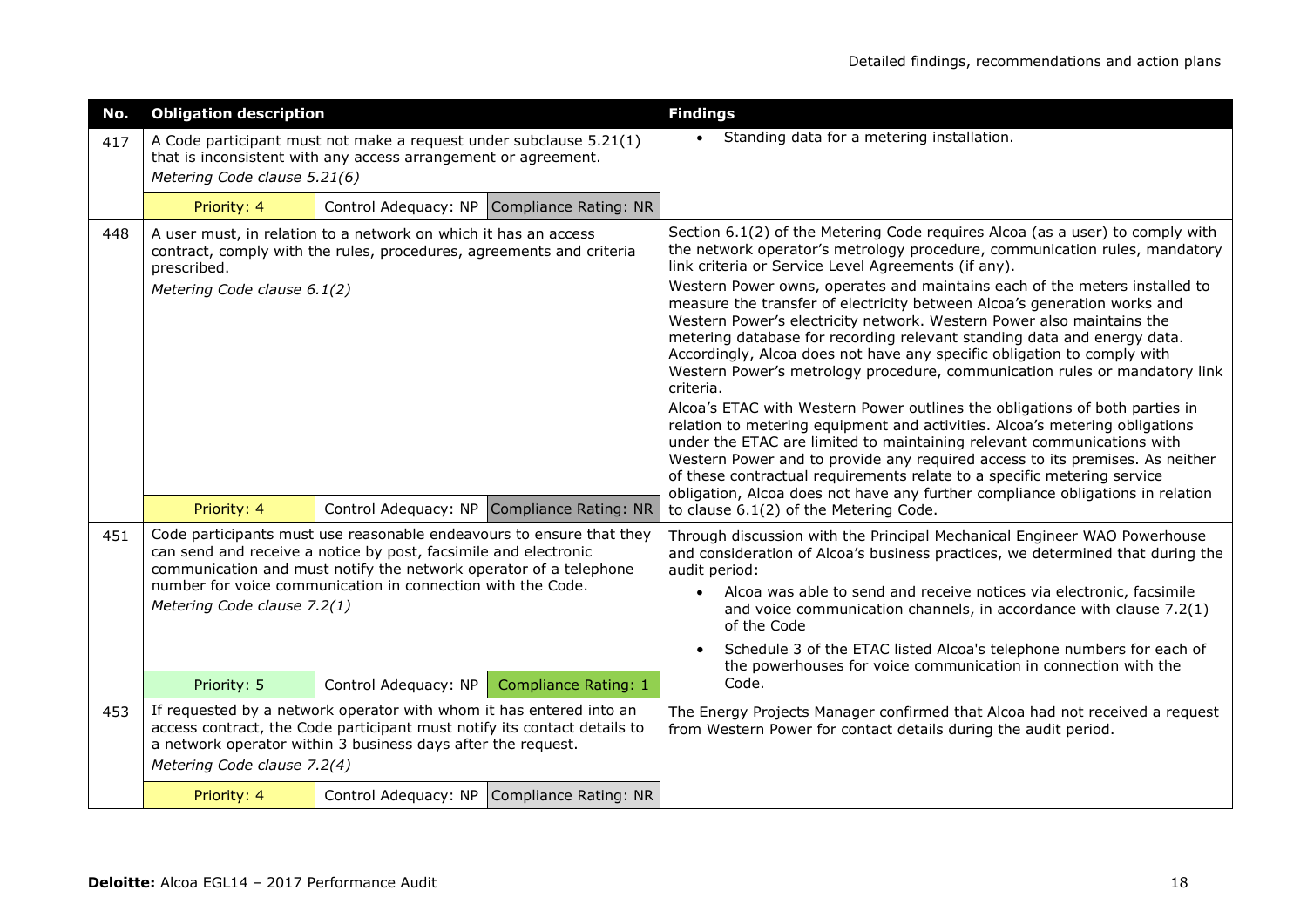| No. | <b>Obligation description</b>                                                                                                                                         |                                                                                                                                                                                                                                                                                                                                                |                                            | <b>Findings</b>                                                                                                                                                                                                                                                                                                                                                                                                                                                                                                                                                                                                                                                                                                                                                                                                                                                                                                                                                                                                                                                                                |  |
|-----|-----------------------------------------------------------------------------------------------------------------------------------------------------------------------|------------------------------------------------------------------------------------------------------------------------------------------------------------------------------------------------------------------------------------------------------------------------------------------------------------------------------------------------|--------------------------------------------|------------------------------------------------------------------------------------------------------------------------------------------------------------------------------------------------------------------------------------------------------------------------------------------------------------------------------------------------------------------------------------------------------------------------------------------------------------------------------------------------------------------------------------------------------------------------------------------------------------------------------------------------------------------------------------------------------------------------------------------------------------------------------------------------------------------------------------------------------------------------------------------------------------------------------------------------------------------------------------------------------------------------------------------------------------------------------------------------|--|
| 454 | effect.<br>Metering Code clause 7.2(5)                                                                                                                                | A Code participant must notify any affected network operator of any<br>change to the contact details it notified to the network operator under<br>subclause 7.2(4) at least 3 business days before the change takes                                                                                                                            |                                            | Through discussion with the Energy Projects Manager and examination of<br>Alcoa's annual compliance reports to the ERA we determined that Alcoa:<br>Self-reported one instance during the audit period, when Alcoa was<br>unable to demonstrate that it notified Western Power of changes to its<br>contact details within the three days before the change took effect<br>Assigned responsibility for updating contact details to the Energy<br>Projects Manager. Alcoa's processes provide for notifications to be<br>provided via email and stored within Alcoa's SharePoint portal.<br>The audit sighted the August 2016 correspondence between Alcoa and<br>Western Power, remedying the non-compliance. The Energy Projects Manager<br>confirmed that Alcoa has not changed its contact details subsequent to the                                                                                                                                                                                                                                                                        |  |
|     | Control Adequacy: A<br><b>Compliance Rating: 2</b><br>Priority: 3                                                                                                     |                                                                                                                                                                                                                                                                                                                                                |                                            | update and for the remainder of the audit period.                                                                                                                                                                                                                                                                                                                                                                                                                                                                                                                                                                                                                                                                                                                                                                                                                                                                                                                                                                                                                                              |  |
|     | Recommendation                                                                                                                                                        |                                                                                                                                                                                                                                                                                                                                                |                                            | <b>Action Plan</b>                                                                                                                                                                                                                                                                                                                                                                                                                                                                                                                                                                                                                                                                                                                                                                                                                                                                                                                                                                                                                                                                             |  |
|     | Not Applicable - Resolved during the audit period.                                                                                                                    |                                                                                                                                                                                                                                                                                                                                                |                                            | Not Applicable - Resolved during the audit period.                                                                                                                                                                                                                                                                                                                                                                                                                                                                                                                                                                                                                                                                                                                                                                                                                                                                                                                                                                                                                                             |  |
| 455 | Metering Code clause 7.5                                                                                                                                              | A Code participant must subject to subclauses 5.17A and 7.6 not<br>disclose, or permit the disclosure of, confidential information provided<br>to it under or in connection with the Code and may only use or<br>reproduce confidential information for the purpose for which it was<br>disclosed or another purpose contemplated by the Code. |                                            | Through discussion with the Principal Mechanical Engineer WAO Powerhouse<br>and considerations of Alcoa's business practices, we determined that:<br>Alcoa stores confidential commercial information on both its protected<br>$\bullet$<br>Alcoa portal and the WAO Powerhouse portal. Alcoa does not hold<br>metering database information or other confidential information<br>provided under or in connection with the Metering Code<br>All Alcoa staff, including contractors, are required to maintain<br>confidentiality according to the provisions of their employment/service<br>contracts<br>Logical security access to Oracle, including eAM, is managed through<br>the Access Request Facility (ARF) system, where all users are<br>assigned a unique user account and password<br>Alcoa maintains information security policies and procedures which<br>govern expected user behaviour and password standards.<br>The Energy Projects Manager confirmed that Alcoa did not disclose or permit<br>the disclosure of confidential information provided under or in connection with |  |
|     | Priority: 4                                                                                                                                                           | Control Adequacy: NP                                                                                                                                                                                                                                                                                                                           | <b>Compliance Rating: 1</b>                | the Metering Code during the audit period.                                                                                                                                                                                                                                                                                                                                                                                                                                                                                                                                                                                                                                                                                                                                                                                                                                                                                                                                                                                                                                                     |  |
| 456 | A Code participant must disclose or permit the disclosure of<br>confidential information that is required to be disclosed by the Code.<br>Metering Code clause 7.6(1) |                                                                                                                                                                                                                                                                                                                                                |                                            | The Energy Projects Manager confirmed that Alcoa was not requested to<br>disclose or permit the disclosure of confidential information (under clause<br>$7.6(1)$ ) during the audit period.                                                                                                                                                                                                                                                                                                                                                                                                                                                                                                                                                                                                                                                                                                                                                                                                                                                                                                    |  |
|     | Priority: 4                                                                                                                                                           |                                                                                                                                                                                                                                                                                                                                                | Control Adequacy: NP Compliance Rating: NR |                                                                                                                                                                                                                                                                                                                                                                                                                                                                                                                                                                                                                                                                                                                                                                                                                                                                                                                                                                                                                                                                                                |  |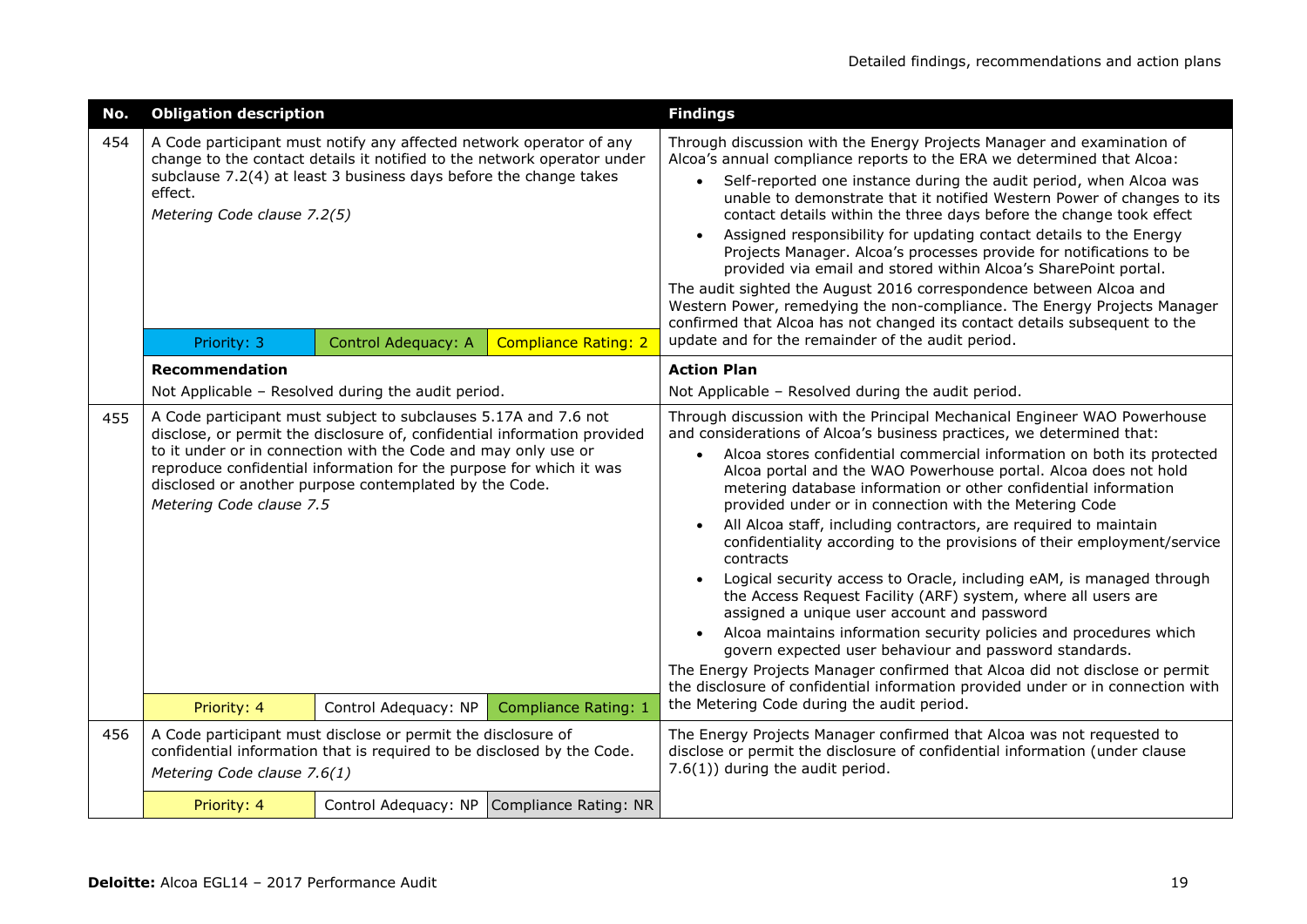| No. | <b>Obligation description</b>                                                                                                                                                                                                                                                                                                                           |                                                           |                       | <b>Findings</b>                                                                                                                                               |
|-----|---------------------------------------------------------------------------------------------------------------------------------------------------------------------------------------------------------------------------------------------------------------------------------------------------------------------------------------------------------|-----------------------------------------------------------|-----------------------|---------------------------------------------------------------------------------------------------------------------------------------------------------------|
| 457 | If any dispute arises between any Code participants then (subject to<br>subclause 8.2(3)) representatives of disputing parties must meet<br>within 5 business days after a notice given by a disputing party to the<br>other disputing parties and attempt to resolve the dispute by<br>negotiations in good faith.<br>Metering Code clause 8.1(1)      |                                                           |                       | Obligations 457 to 461<br>The Energy Projects Manager confirmed that Alcoa did not engage in any<br>disputes with a Code Participant during the audit period. |
|     | Priority: 5                                                                                                                                                                                                                                                                                                                                             | Control Adequacy:                                         | Compliance Rating: NR |                                                                                                                                                               |
| 458 | If a dispute is not resolved within 10 business days after the dispute is<br>referred to representative negotiations, the disputing parties must<br>refer the dispute to a senior management officer of each disputing<br>negotiations in good faith.<br>Metering Code clause 8.1(2)                                                                    | party who must meet and attempt to resolve the dispute by |                       |                                                                                                                                                               |
|     | <b>Compliance Rating: NR</b><br>Priority: 5<br>Control Adequacy:                                                                                                                                                                                                                                                                                        |                                                           |                       |                                                                                                                                                               |
| 459 | If the dispute is not resolved within 10 business days after the dispute<br>is referred to senior management negotiations, the disputing parties<br>must refer the dispute to the senior executive officer of each disputing<br>party who must meet and attempt to resolve the dispute by<br>negotiations in good faith.<br>Metering Code clause 8.1(3) |                                                           |                       |                                                                                                                                                               |
|     | Priority: 5                                                                                                                                                                                                                                                                                                                                             | Control Adequacy:                                         | Compliance Rating: NR |                                                                                                                                                               |
| 460 | If the dispute is resolved by representative negotiations, senior<br>management negotiations or CEO negotiations, the disputing parties<br>must prepare a written and signed record of the resolution and adhere<br>to the resolution.<br>Metering Code clause 8.1(4)                                                                                   |                                                           |                       |                                                                                                                                                               |
|     | Priority: 4                                                                                                                                                                                                                                                                                                                                             | Control Adequacy:                                         | Compliance Rating: NR |                                                                                                                                                               |
| 461 | The disputing parties must at all times conduct themselves in a<br>manner which is directed towards achieving the objective in subclause<br>$8.3(1)$ .<br>Metering Code clause 8.3(2)                                                                                                                                                                   |                                                           |                       |                                                                                                                                                               |
|     | Priority: 5                                                                                                                                                                                                                                                                                                                                             | Control Adequacy:                                         | Compliance Rating: NR |                                                                                                                                                               |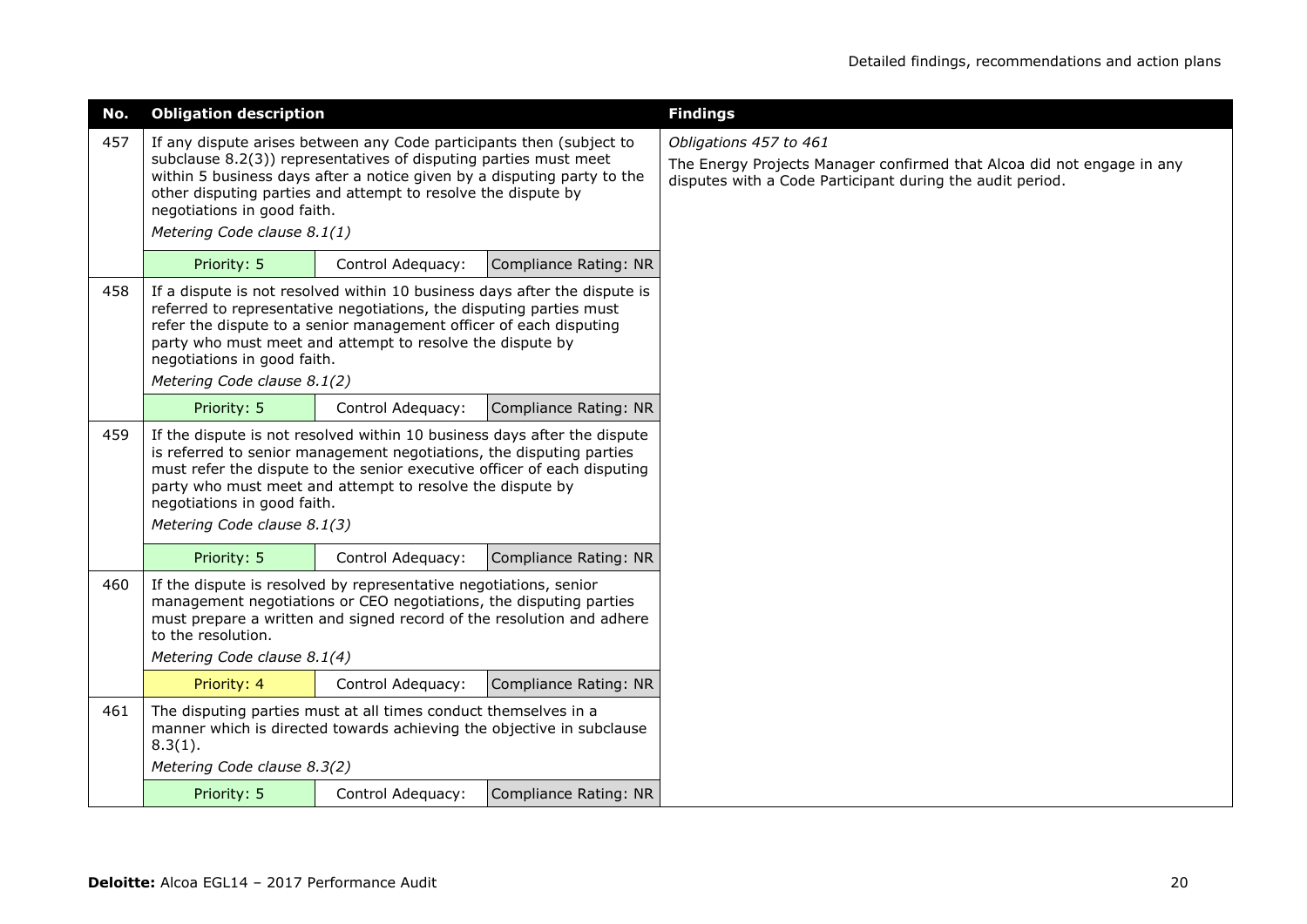# 5 Follow-up of previous audit noncompliances and recommendations

Section 5 summarises the status of previous audit non-compliances and recommendations. The ratings provided are defined in accordance with the ERA's August 2010 issue of the *Audit and Review Guidelines: Electricity and Gas and Water Licences.*

| Level                           | Rating | Description                                                                                                                     |
|---------------------------------|--------|---------------------------------------------------------------------------------------------------------------------------------|
| Compliant                       | 5      | Compliant with no further action required to maintain compliance                                                                |
| Compliant                       | 4      | Compliant apart from minor or immaterial recommendations to improve the<br>strength of internal controls to maintain compliance |
| Compliant                       | 3      | Compliant with major or material recommendations to improve the strength of<br>internal controls to maintain compliance         |
| Non-compliant                   | 2      | Does not meet minimum requirements                                                                                              |
| Significantly non-<br>compliant | 1      | Significant weaknesses and/or serious action required                                                                           |
| Not applicable                  | N/A    | Determined that the compliance obligation does not apply to Alcoa's business<br>operations                                      |
| Not rated                       | N/R    | No relevant activity took place during the audit period; therefore it is not possible<br>to assess compliance.                  |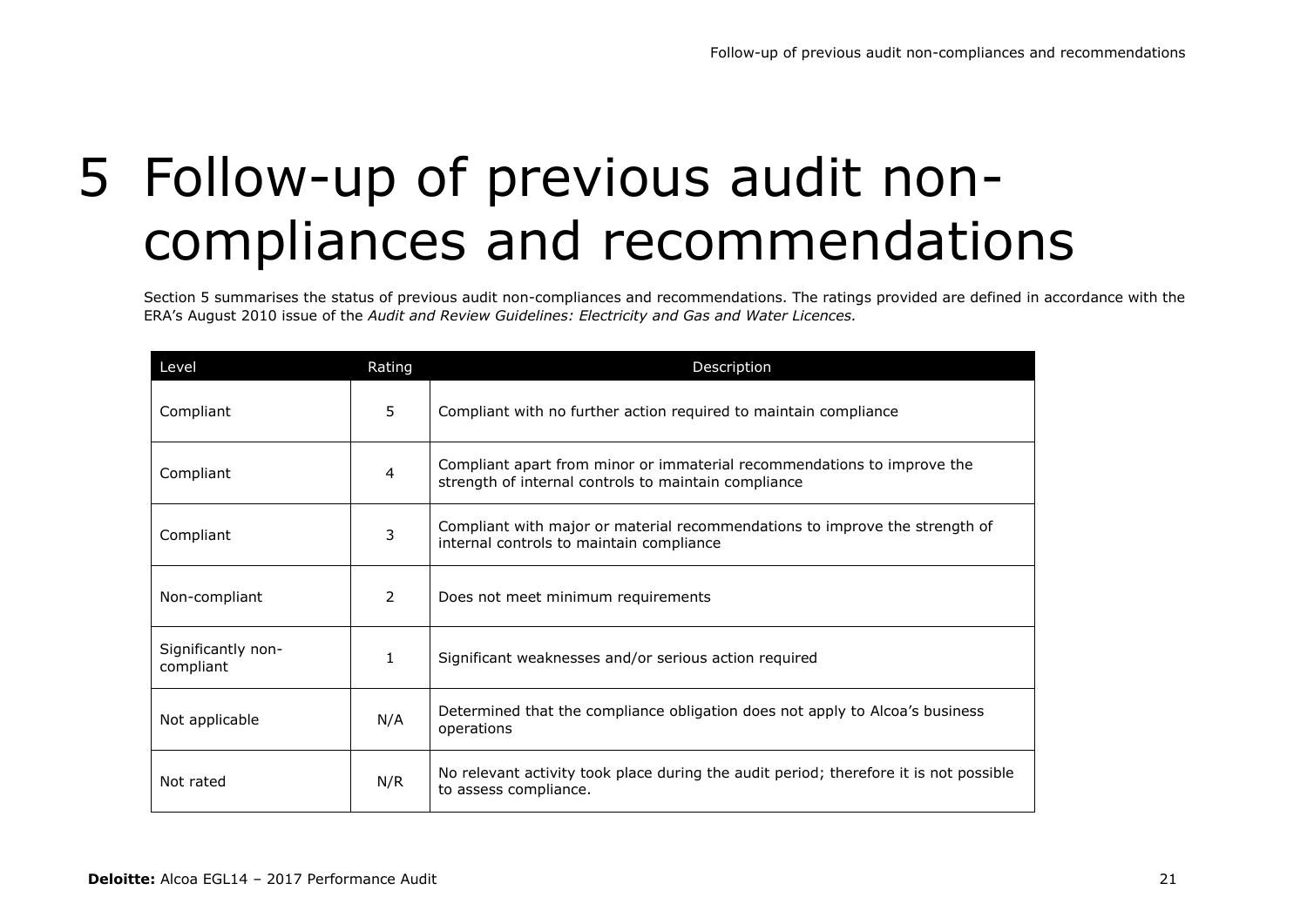| Ref             | Legislative<br>obligation <sup>2</sup>                        |   | Rating <sup>3</sup> Details of the issue (taken from the EGL14<br>Performance Audit Report - July 2013)                                                                                                                                                                                                          | Auditors' recommendation or<br>action taken                                                                                                                                                                                                                                                 | Date resolved | Further<br>action<br>required |
|-----------------|---------------------------------------------------------------|---|------------------------------------------------------------------------------------------------------------------------------------------------------------------------------------------------------------------------------------------------------------------------------------------------------------------|---------------------------------------------------------------------------------------------------------------------------------------------------------------------------------------------------------------------------------------------------------------------------------------------|---------------|-------------------------------|
|                 | A. Resolved before end of previous audit period               |   |                                                                                                                                                                                                                                                                                                                  |                                                                                                                                                                                                                                                                                             |               |                               |
| Not applicable  |                                                               |   |                                                                                                                                                                                                                                                                                                                  |                                                                                                                                                                                                                                                                                             |               |                               |
|                 | <b>B. Resolved during current audit period</b>                |   |                                                                                                                                                                                                                                                                                                                  |                                                                                                                                                                                                                                                                                             |               |                               |
| Issue<br>1/2010 | Metering Code<br>clause $6.1(2)$<br>Obligation 448<br>$[416]$ | 4 | As Alcoa's Network Access Agreement with<br>Western Power does not yet incorporate the<br>respective responsibilities of Alcoa and<br>Western Power in relation to the<br>requirements of s.6.1 (2) of the Metering<br>Code, such responsibilities and obligations<br>may not be fully reflected in ASAT review. | Alcoa made a considered,<br>commercial decision not to<br>seek an amendment to its<br>ETAC with Western Power<br>owing to sufficient processes<br>and documents being in place,<br>to govern its compliance with<br>prescribed rules, procedures,<br>agreements and prescribed<br>criteria. | June 2017     | <b>No</b>                     |
|                 | C. Unresolved during current audit period                     |   |                                                                                                                                                                                                                                                                                                                  |                                                                                                                                                                                                                                                                                             |               |                               |
| Not applicable  |                                                               |   |                                                                                                                                                                                                                                                                                                                  |                                                                                                                                                                                                                                                                                             |               |                               |

-

 $2$  2017 obligation reference listed, with the reference from the 2013 finding listed in square brackets.

<sup>&</sup>lt;sup>3</sup> As per the rating system used in the 2013 performance audit report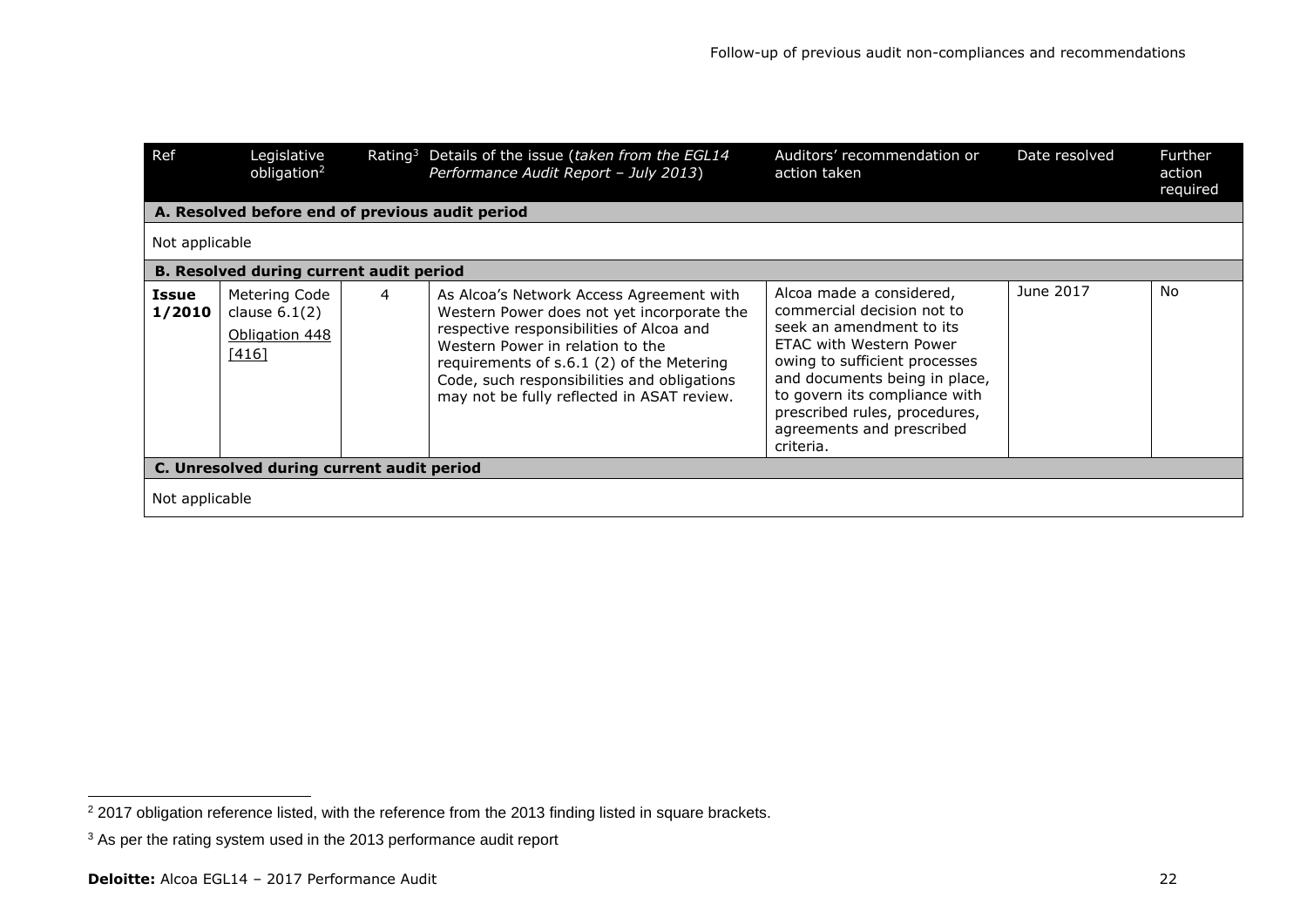## Appendix A – Audit plan